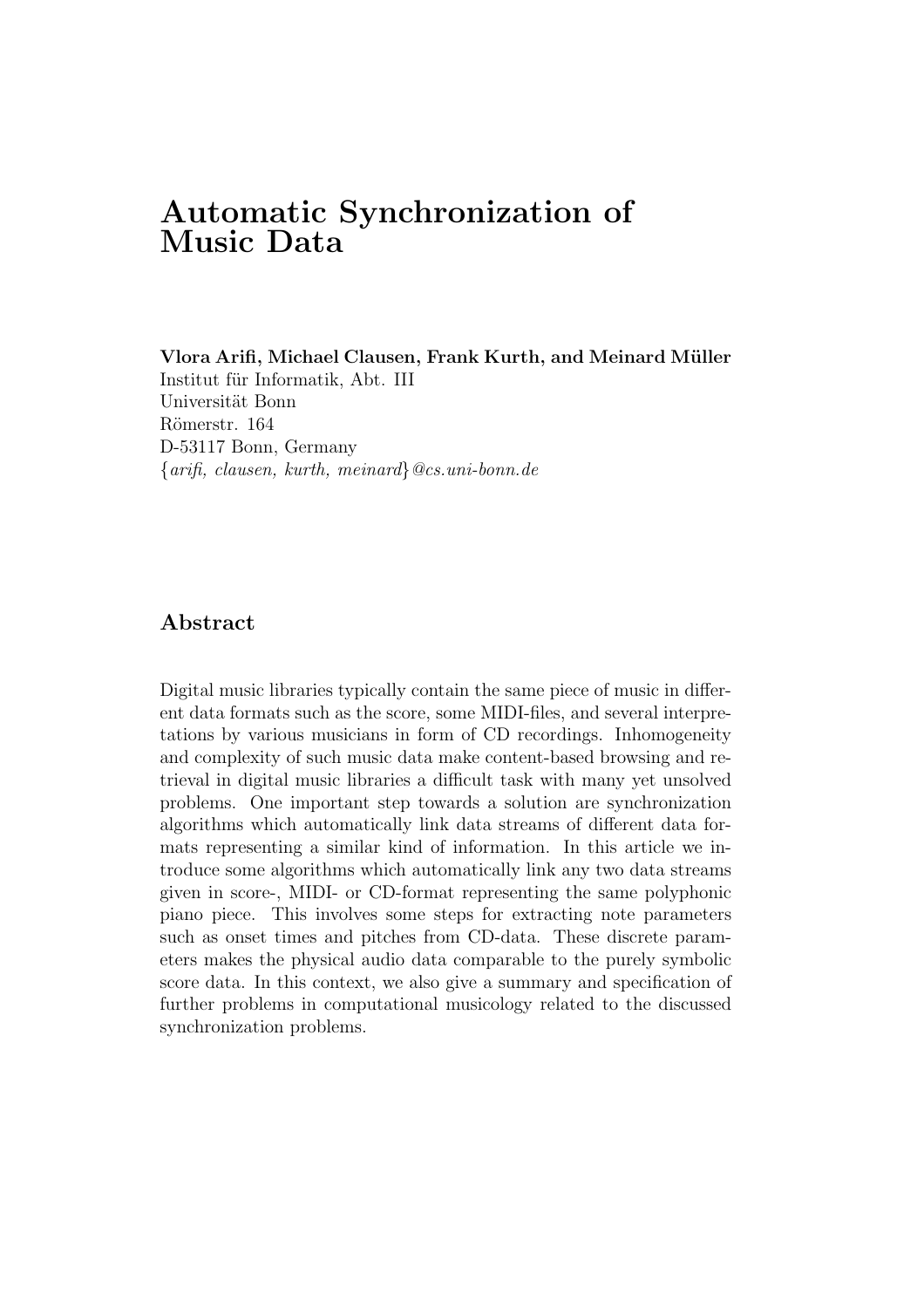# 1 Introduction

Modern digital libraries contain many different kinds of information such as textual, visual, and audio data. Among this multi-media based information, music data constitutes a particularly difficult case: music information is represented in various data formats which, depending on the application, fundamentally differ in their respective structure. For example, the *score*  $-$  encoded in a formal language and depicted in a graphical-textual form — gives a specification of what we commonly refer to the "piece of music". In a score the notes are fixed by parameters such as pitch, relative onset times, and note durations. The global tempo and local tempo variations are specified by textual notions such as allegro or moderato and accelerando or ritardando. Similarly, loudness and dynamics are described by terms such as piano, forte, crescendo, or diminuendo. Hence the score is just a description of the piece of music which leaves a lot of room for various interpretations not only concerning the tempo and dynamics but also concerning the notes itself — one just may think of vague notations such as trills, arpeggios, or grace notes. Fig. 1 shows some score representation of the beginning of the Aria con Variazioni by J. S. Bach, BWV 988. These  $4\frac{1}{3}$  measures will serve as running example throughout this article and will simply denoted as Aria.



Figure 1: Beginning of the Aria con Variazioni by J. S. Bach, BWV 988.

From a physical point of view, the musician, by means of his voice or instrument, generates an audio signal. This audio signal has the form of a sound wave emerging at its source and spreading through the air. Graphically, such an audio signal may be represented by its waveform which depicts the amplitude of the air pressure over the time (see Fig. 2) for an example). The PCM-format (Pulse Code Modulation), as used for CD-recordings, is a discretized and encoded version of such a waveform.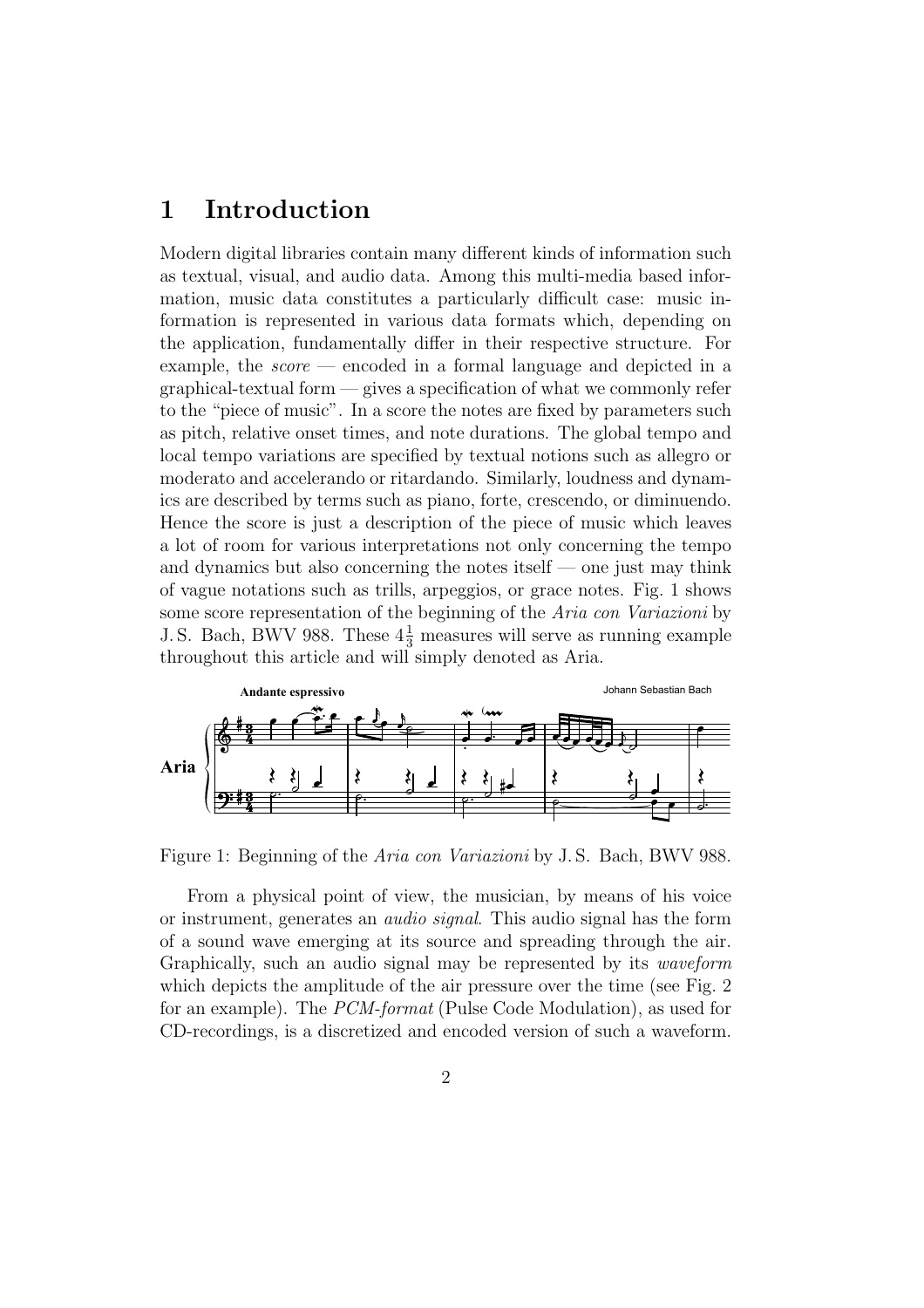In the following, we do not distinguish between the waveform and its PCM-representation.



Figure 2: Waveform representation of an Aria interpretation.

As opposed to the score representation, the waveform encodes all information needed to reproduce the acoustic realization of the specific interpretation of some piece of music with all its temporal, dynamical, and tonal micro deviations making music alive. However, in the waveform note parameters such as onset times, pitches, or note durations are not given explicitly. Even worse, considering that even a single note of the score becomes a complex sound when played on some instrument — not only does it consist of several harmonics but also of noise components and vibrations — one might guess how hopeless it is to determine note parameters from the waveform of some polyphonic orchestral piece.

The MIDI-format (see, e.g., Selfridge-Field (1997)) may be thought of as a hybrid of the score- and the waveform-based PCM-format: it can encode all relevant content-based information on the notes of the score as well as agogic and dynamic niceties of some specific interpretation. However, MIDI is quite limited especially in modeling the timbre of a sound. MIDI data streams are very often visualized by the piano roll representation as shown in Fig. 3.

From the above discussion it should be clear that what we simply refer to as a "piece of music" is something rather complex due to different formats as well as various realizations. For example, a digital music library may contain, for one and the same piece of music, the score given in Capella or Score format, some MIDI-files, and several interpretations by various musicians in form of CD recordings which may differ considerably, e.g., in tempo or dynamics. Such inhomogeneity and complexity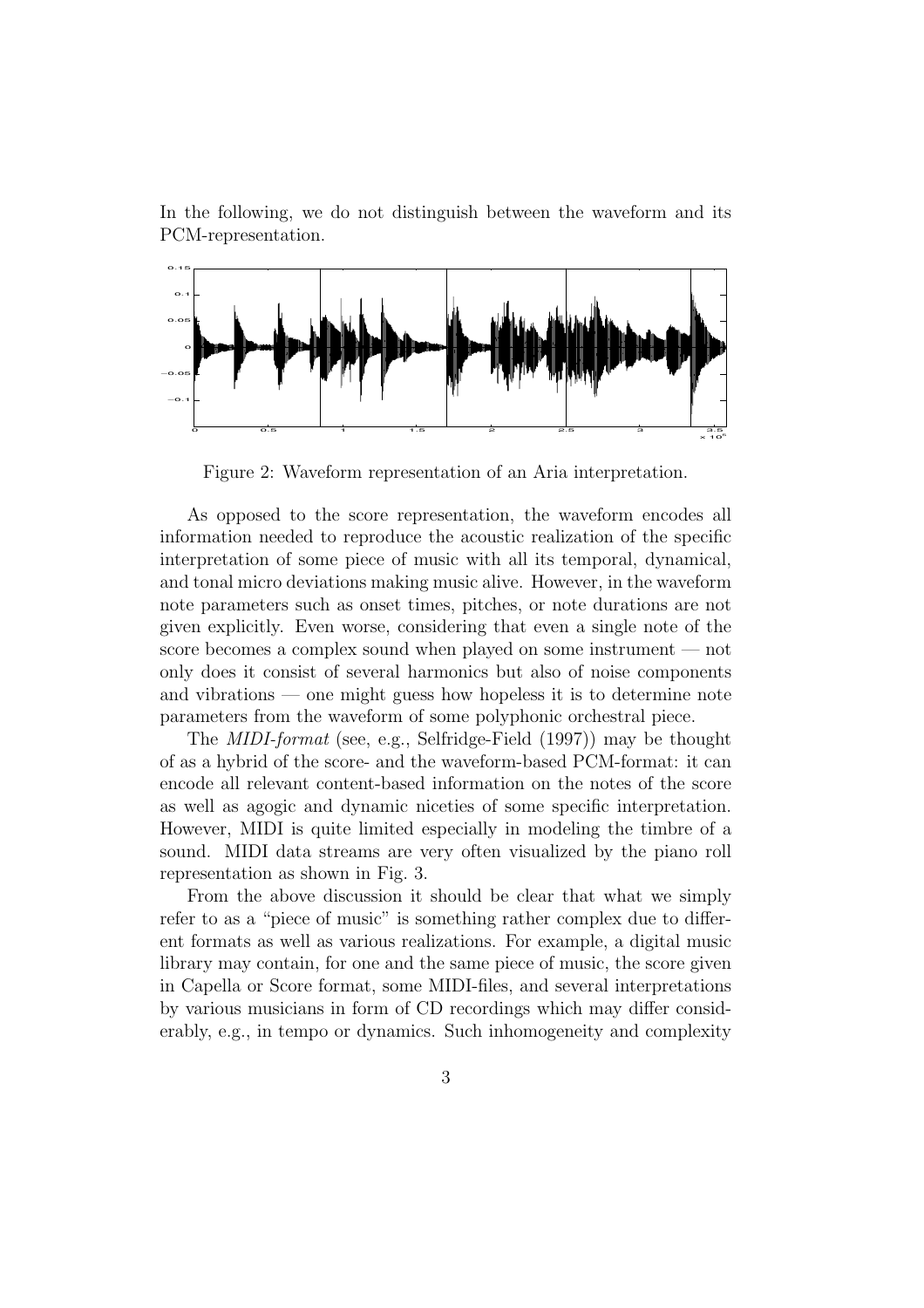

Figure 3: Piano-roll representation of an Aria interpretation.

make content-based browsing and retrieval in digital music libraries a difficult task with many yet unsolved problems (see Section 2).

One important step towards a solution are synchronization algorithms which automatically link data streams of different data formats representing a similar kind of information. In particular, in the framework of audio by synchronization we mean some procedure which, for a given position in some representation of a given piece of music (e.g., given in score format), determines the corresponding position within some other representation (e.g., given in PCM-format). Such synchronization algorithms have applications in many different scenarios: following some score-based music retrieval, linking structures can be used to access some suitable audio CD accurately to listen to the desired part of the interpretation. A further application is the automatic annotation of a piece of music in different data formats as a basis for content-based retrieval. As another example, musicologists can use synchronizations for the investigation of agogic and tempo studies. Furthermore, temporal linking of score and audio data can be useful for automatic tracking of the score position during a performance.

In this article we concentrate on the three representative data formats mentioned above: the purely symbolic score format, the physically based PCM-format, and the semi-symbolic MIDI-format. Depending on the formats of the two data streams to be synchronized we speak of Score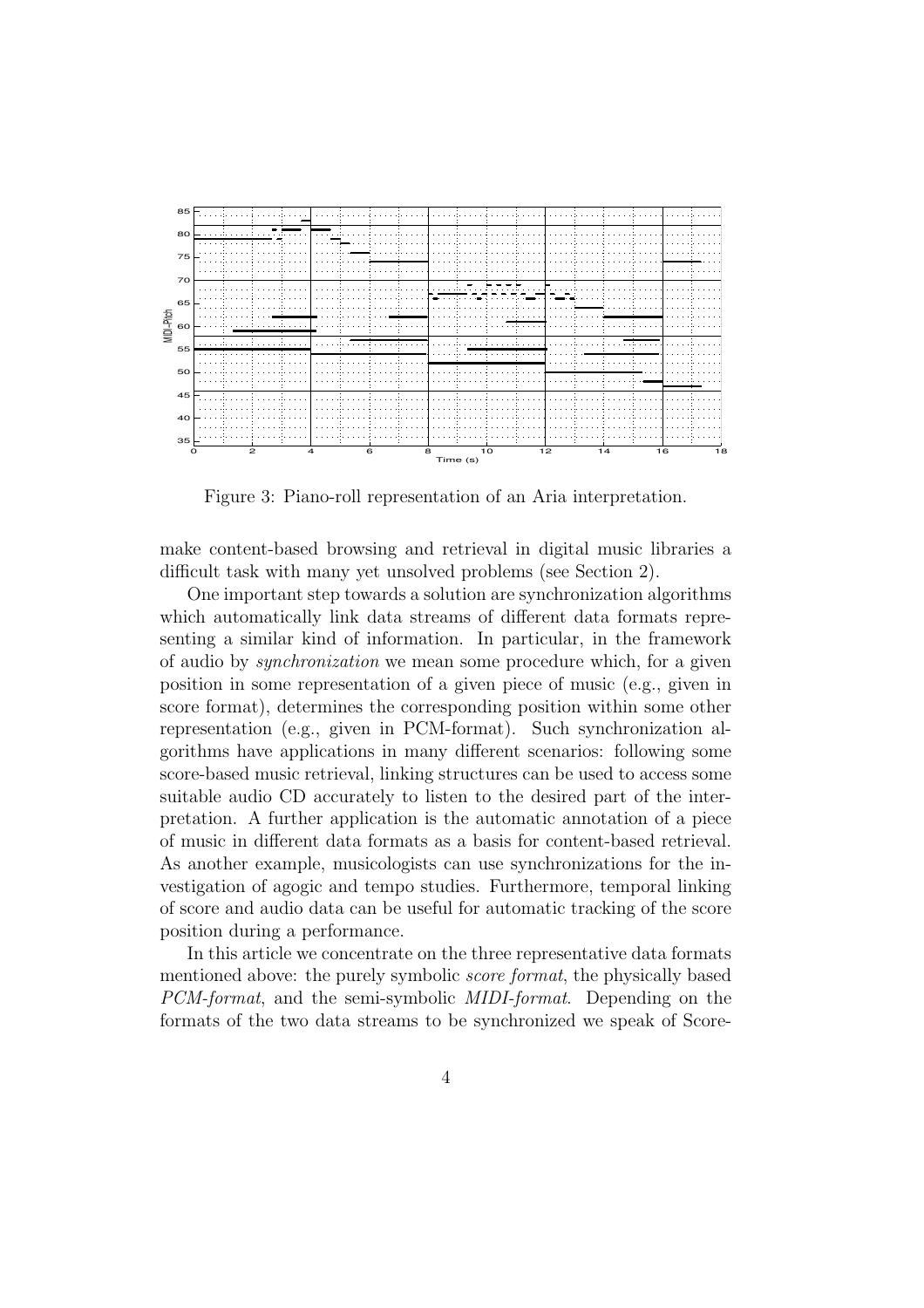to-MIDI (SM) synchronization, Score-to-PCM (SP) synchronization, or MIDI-to-PCM (MP) synchronization, etc. We refer to Fig. 4 for an illustration of the various synchronization problems.



Figure 4: Overview on various synchronization problems.

Especially, SP- and MP-synchronization constitute a difficult problem since the waveform-based PCM-format does not contain any explicit information on the notes. Here, in a preprocessing step, one first has to extract information such as note onsets and pitches from the PCMrecording in order to make it comparable to other symbolic score-like representations and hence algorithmically usable for the actual synchronization. However, as will be summarized in Section 2, the extraction of note information from the waveform of polyphonic music constitutes an extremely difficult problem which is solved only for a few special cases. Especially, in the most general case of orchestral music the extraction problem and not to mention the transcription problem are largely open problems which seem to be unfeasible. In our research, we have concentrated on polyphonic piano music. In contrast to many other research projects we do not restrict ourselves to PCM-data generated by MIDIpianos. Instead we allow PCM-data generated by any acoustic piano, e.g., audio data from a CD containing piano music. This in general extremely complex data leads to many erroneous extraction results which would not be acceptable when treated as a transcription of the original piece of music into some score-like format. However, the extracted data — even from very complex piano pieces — is of sufficient quality to be used in the proposed synchronization algorithms.

The rest of this article is organized as follows. In Section 2, we review several problems in computational musicology which are intimately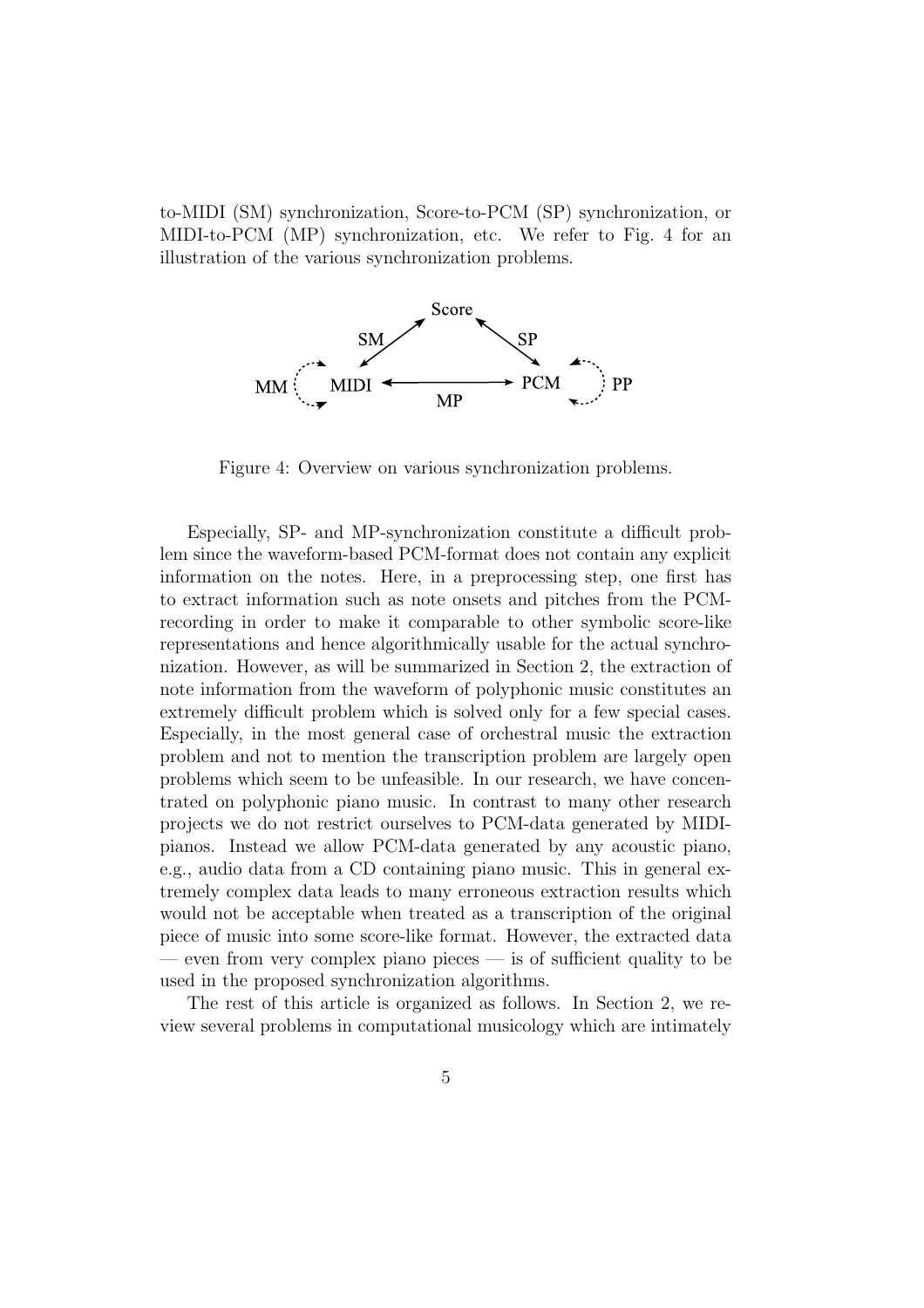related to our synchronization problem and give links to some recent literature. One goal is to give a clear specification of these problems which are not very well marked-off in the existing literature. In Section 3, we summarize our system for the extraction of musically relevant parameters from PCM-data streams. The actual synchronization algorithms are described in Section 4. One additional goal is to demonstrate how problems in computational musicology may be modeled by using a solid mathematical language. We first give a mathematical definition of fundamental notions such musical and physical onset times, tempo functions, and time flow and then give a rigorous specification of our synchronization problems. In Subsection 4.1, we describe a suitable data format for the score data stream introducing the concept of fuzzy-notes which handles ambiguities such as trills or arpeggios in the score. Crucial for the synchronization algorithms, being based on dynamic programming, is our carefully designed cost function which will be described in Subsection 4.2. Since this subsection is of rather technical nature, we hope that the example in Subsection 4.3 will help the mathematically nonexperienced reader to understand the main underlying ideas. Finally, Section 5 contains a summary of our experiments, and Section 6 gives some concluding remarks and an outlook to future work,

## 2 Synchronization and Related Problems

To define and classify the synchronization problem it is helpful to delimit this problem to related or complementary problems in computational musicology such as segmentation, extraction, and music transcription. In this section we give a short summary of these problems and give links to some of the relevant literature.

In audio signal processing the notion of *segmentation* is not very well specified and is used in many different settings. Generally, by segmentation one means the temporal partition of some acoustic signal into logically coherent sections. Segmentation of some piece of music may be based on purely content-based criteria, such as the partition of a sonata into its movements, or the partition of the first movement into exposition, development, recapitulation, and coda. Also the partition of a piece of music into measures may be considered as a segmentation. In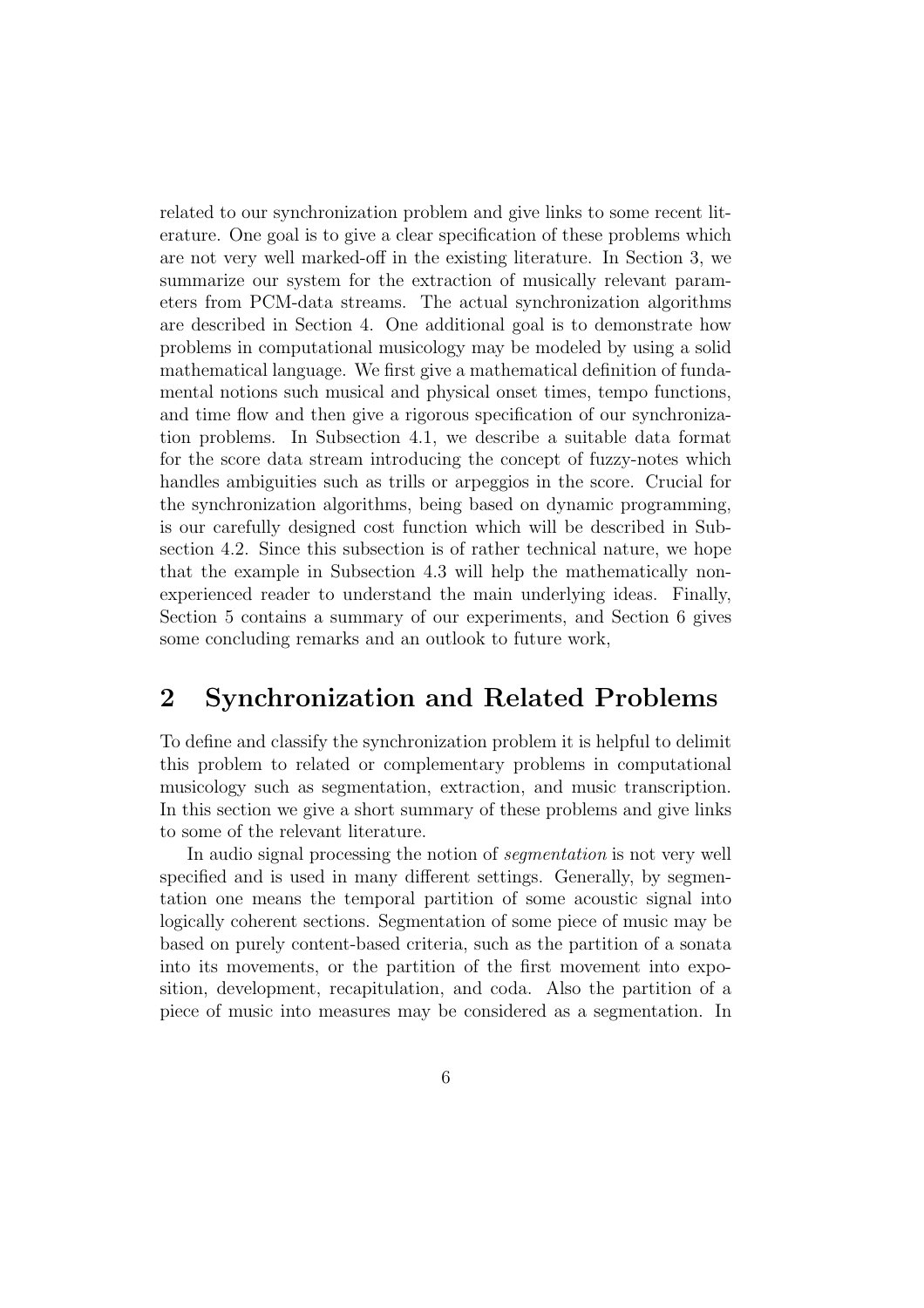audio signal processing, however, the segmentation problems deal with the decomposition into more elementary units. For example, in case of a speech signal the segments are often chosen to be the phonemes, whereas in case of monophonic music they may be chosen to be the notes. In the latter case, the segmentation boundaries consist of the initial and end points of the corresponding notes (see, e.g., Raphael (1999)). In this article, we typically deal with audio signals of polyphonic music given in PCM-format. Even in the case of a single instrument — in the following, we concentrate on the piano  $-$  it is not any longer clear how to define the segmentation boundaries in the polyphonic scenario in a meaningful way. In this case the corresponding audio signals are complex sound mixtures of just played and abating notes where, in addition, each realization of a note itself constitutes a complex sound. In combination with resonance effects, this intermingling and superposition of sounds results in surprising phenomenons, e.g., a sudden increase of the intensity of certain harmonics even though no new notes are played (see, e.g., Blackham (1998)). Due to such phenomenons one needs a more general notion of segmentation. Segmentation boundaries are defined to be points of time where sudden changes in the spectrum as well as in the energy of the signal occur. Then within a segment the signal may be assumed to be quasi-periodic and the segmentation boundaries are candidates for the onset times of notes.

The segmentation problem may be considered as part of the more general extraction problem. In the scenario of audio signal processing one tries to extract a suitable set of parameters from some waveform-based representation of an audio signal which somehow describes the musical content of the underlying piece of music. Among these parameters are not only the above mentioned candidates for onsets but also spectral parameters for the description of pitch, parameters for the description of note duration or loudness, and so on. In this context, *beat*- and *tem*potracking can be considered as special cases of the extraction problem where temporal and dynamical parameters are suitably interpreted (see, e.g., Cemgil et. al. (2000) or Goto (2001)), or repeating spectral patterns are used (see Foote et. al. (2001)). For the task of automatic accompaniment spectral parameters are used to determine the pitch (see, e.g., Dannenberg et. al. (1988) or Raphael (1999)), sometimes in combination with energy parameters (see Cano et. al. (1999)). At this point we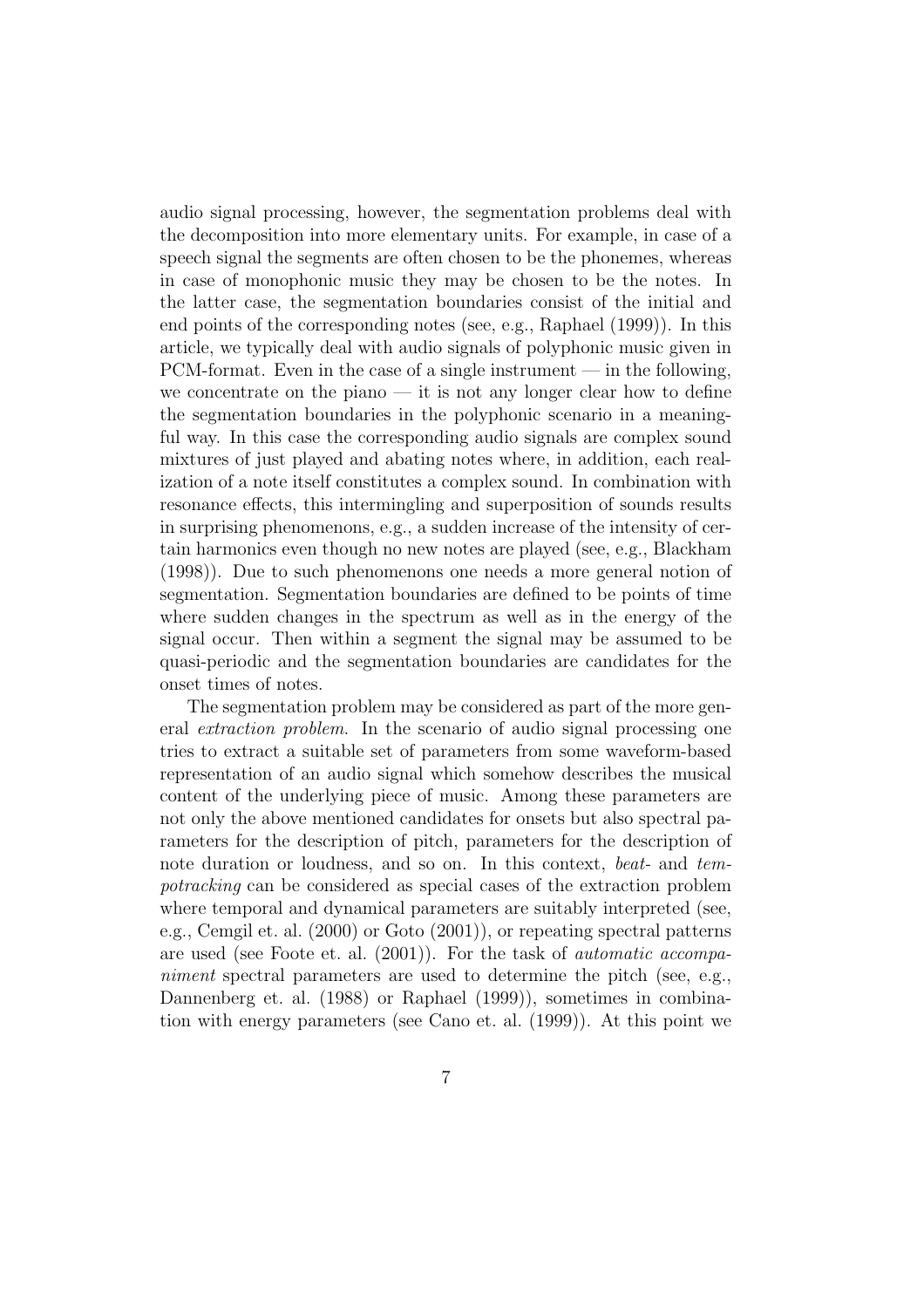mention that in case of complex polyphonic music the extraction of the pitch from the corresponding spectral parameters constitutes a more or less unsolved problem. One reason is that in some mixture of sounds the harmonics cannot be uniquely assigned to the single notes. Possible approaches towards a solution of the pitch extraction problem are based on the usage of note templates (see, e.g., Bobrek et. al. (1998) or Ortiz-Berenguer et. al. (2002)) or the usage of additional score information (see Scheirer (1995)). In our approach, described in Section 3, we use a similar technique as described in Bobrek et. al. (1998).

By *music transcription* one roughly means the transcription of some music recording into score notation. In other words, from the audio signal the score data such as notes, instruments, measure, and annotations for tempo and dynamics are to be determined. Hence, transcription and extraction seem to be similar problems which, however, differ in one essential point. The score data are "standardized" parameters which allow room for various interpretations such as local tempo variations and timbre manipulations, whereas the extracted note parameters of some music signal include the score information as well as all specific features coming from the particular interpretation of the underlying recording. Hence, for the transcription problem the following approach seems to be feasible: in a first step one extracts note parameters such as onset times, pitch, and note duration; in a second step, this data must be "reassessed" by suitable quantization and normalization methods. As mentioned above the extraction of note information from the waveform, not to mention the transcription problem, is a largely open problem which seems to be unfeasible in the most general case of orchestral music. Special cases of music transcription are discussed, e.g., in Cemgil et. al. (2000).

Finally, *synchronization* may be generally defined as the temporal coordination of two independent processes when coming into interaction. For example, in multimedia-based applications several data streams of various formats such as video, audio, and text have to be synchronized for simultaneous reproduction. In the scenario of this article the synchronization problem refers to temporal synchronization of two different realizations or variations of the same piece of music which are given as two independent data streams in possibly different data formats. The synchronization is realized by some suitable linking structure. As an example, one data stream could be some CD-recording of a piece of mu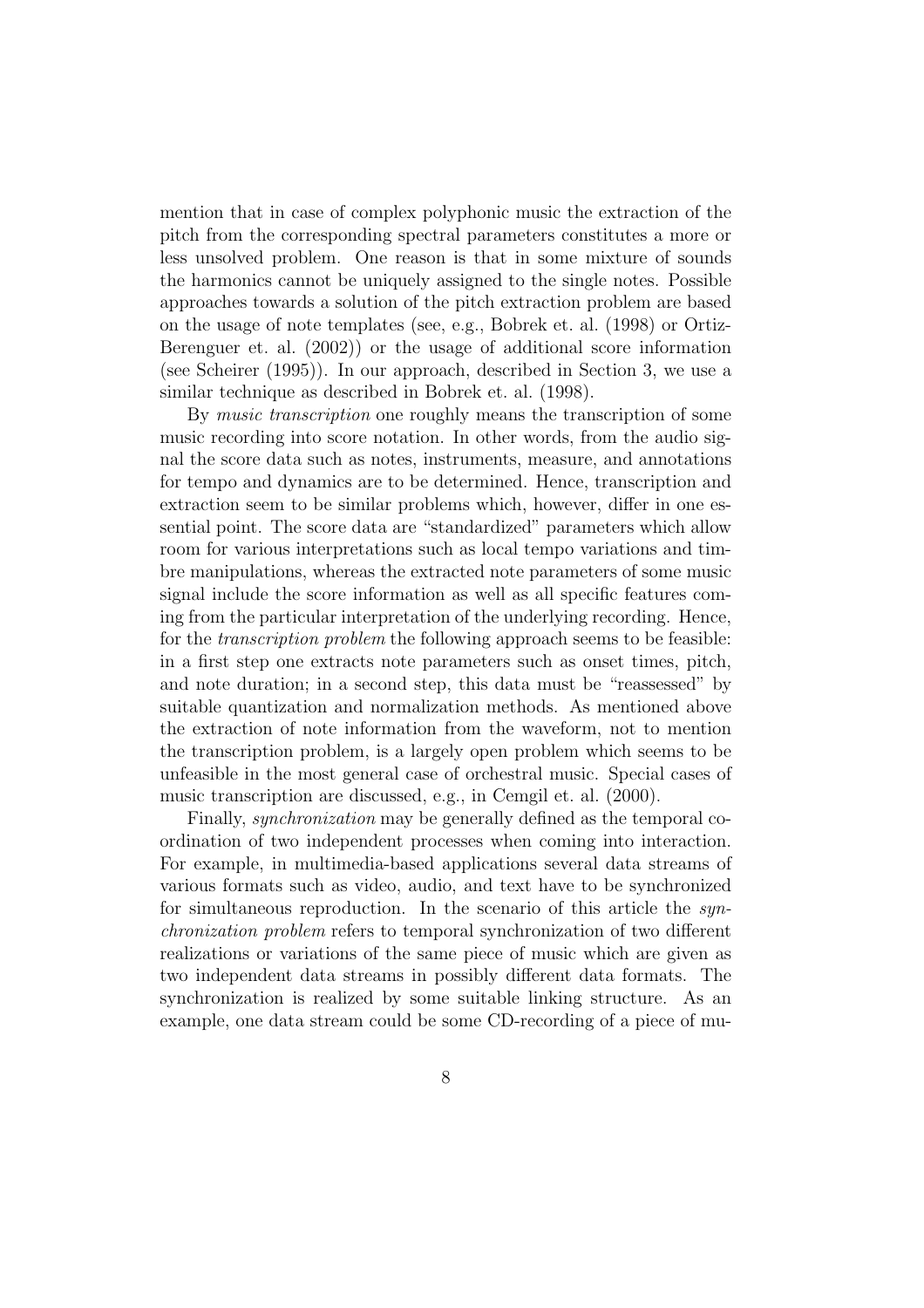sic, whereas the other one could be the score data represented in some suitable digital format. In this case, the synchronization problem can be considered to be complementary to the music transcription. While in music transcription there is only one data stream from which the score parameters have to be determined, in the synchronization problem one starts with two data streams. Furthermore, the goal of music transcription is — in order to get "pure" score data — to "iron out" the deviations in the extracted data resulting from the specific underlying interpretation. On the other hand, the goal of synchronization (particularly of SP-synchronization) is to pick up just these local time deviations in the underlying interpretation of the the PCM-data stream to accomplish the linking with the uninterpreted score data stream.

There are various problems intimately related to the synchronization problem. In the following we quickly summarize some of the recent approaches which are partially based on similar techniques as discussed in this article. However, the discussed problems are somewhat different to our scenario. In the problem of automatic accompaniment one typically has a solo part played by some musician which is to be accompanied by a computer system in real time. Dannenberg et. al. (1984, 1988, 1994) describe one of the first algorithms for automatic music accompaniment reducing the synchronization problem to an LCS (longest common subsequence) problem which is solved using dynamic programming. Vercoe (1984) has developed a system for automatic accompaniment of a transverse flute. Raphael (1999, 2001) has developed a system for automatic musical accompaniment of an oboe based on Hidden Markov Models. Desain et. al. (1997) describe some general sequential and tree-based scoreperformance matching algorithms. A similar problem addresses Large (1993) using dynamic programming to study music production errors. In all of those approaches the data streams involved in the synchronization problem either explicitly contain score-like note parameters or only consist of monophonic music so that the note parameters are comparatively clean and error free. In our scenario, however, we also allow PCM-data of complex polyphonic piano music where there are no such explicit and clean parameters.

Finally, we want to mention the comprehensive book by Mazzola (2002) who gives, among many related topics, a detailed account on local tempo variations resulting from expressiveness in performances.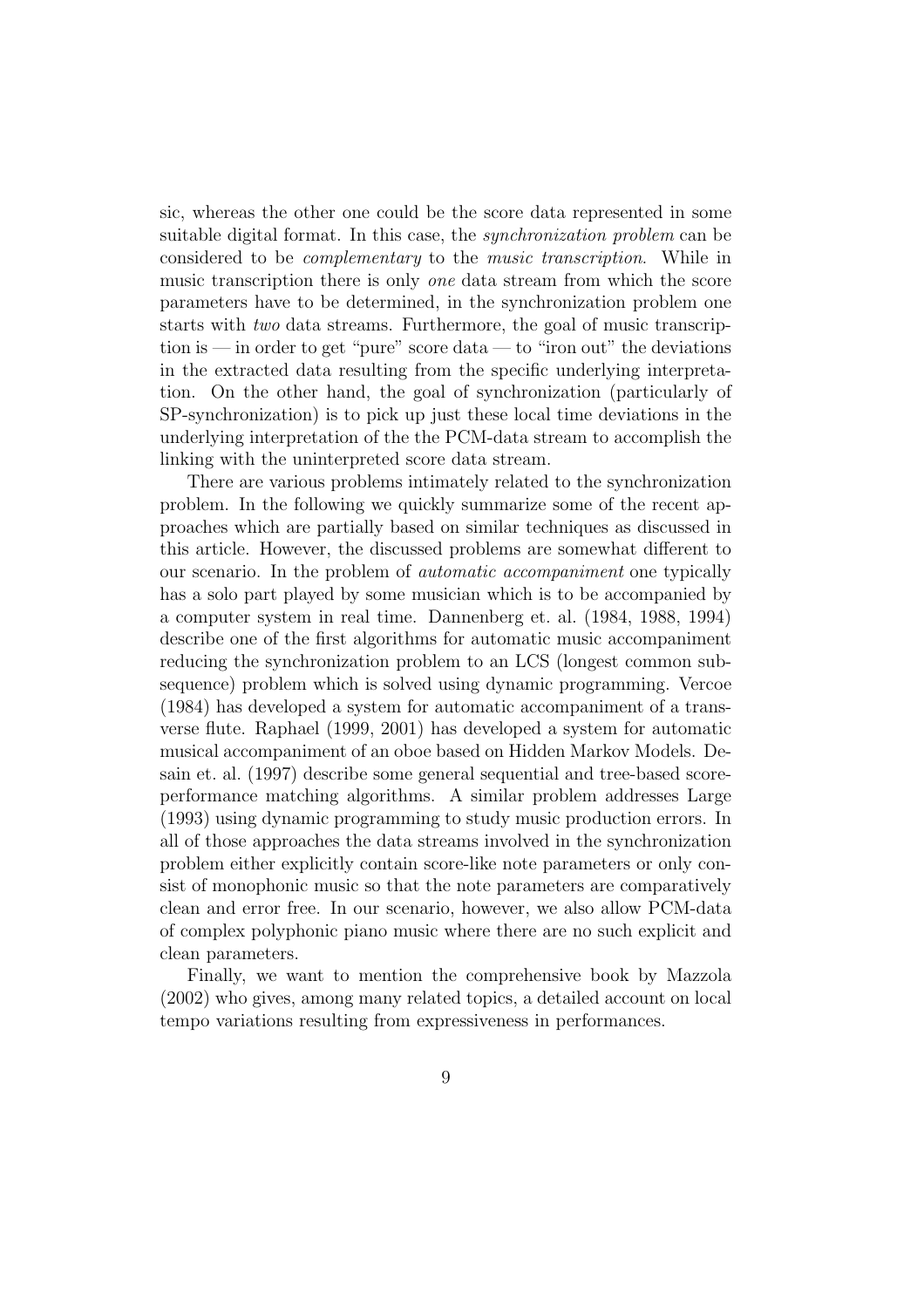### 3 Extraction of Note Parameters

In this section we describe our system for extracting note parameters from the PCM-data stream. The synchronization algorithms which are discussed in Section 4 only use the onset times and pitches of the note objects. One could also think of exploiting note durations or parameters on the dynamics. However, the restriction to onset times and pitches is sufficient for obtaining good synchronization results. This is also in accordance with our experience that a staccato version of a piece of music contains most of the characteristic information needed for an identification of that piece.

Our extraction algorithms in the most parts use established techniques from audio signal processing, which will not be discussed in detail. Our main contributions outlined below are a refined template matching algorithm for polyphonic pitch extraction and a two-step algorithm for note onset detection.



Figure 5: Diagram of the feature extraction algorithm.

The extraction of the note parameters is performed in two stages. First, the onset times are estimated using suitable attack detection algorithms. Ideally, this yields a sequence of time intervals or segments, each containing a note event of the underlying piece of music. In this, a note event denotes a single note, a superposition of several simultaneously sounding notes (with possibly different onset times), or chords. In a second step, we examine each of those note events and try to determine the pitches of all musical notes contained in the event.

Fig. 5 gives an overview on the components of our feature extraction algorithm which will now briefly discussed. Several methods have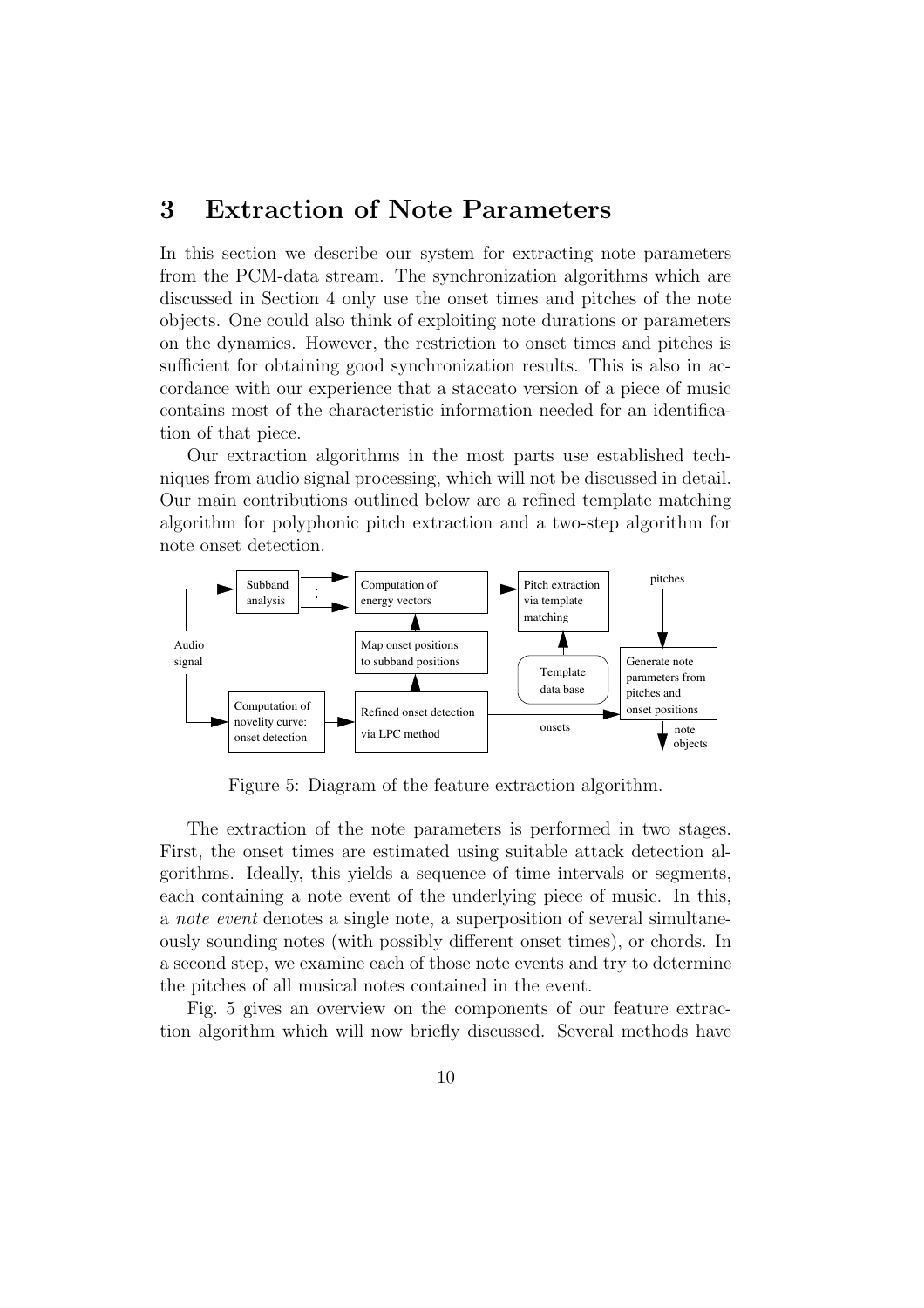

Figure 6: Novelty curve extracted from some interpretation of the Aria in Fig. 1.

been proposed for detecting attacks or onsets of musical notes. Those may generally be classified into frequency- and time-domain approaches. While investigating frequency-domain approaches such as linear prediction, where changes in the frequency-contents of successive time-frames are tracked, we found that several notes with relatively low energy (mainly repetitions of notes and chords) could not be detected. Similary, pure time-domain approaches, such as creating coarse signal-approximations using sliding windows, resulted in inferior detection results with passages containing strong variations in dynamics.

Hence, we employed a compromise between time- and frequencydomain approaches for attack detections. For this, we used novelity curves (similarly to Foote (2000)), which roughly describe an approximation of the change of a signal's frequency contents in time by summing over the absolute changes of the last two steps' magnitude spectra. Fig. 6 shows the novelity curve extracted from some interpretation of the Aria from Fig. 1.

As the time-resolution resulting from this procedure is relatively coarse, a postprocessing is performed based on the concept of linear prediction. Using a method proposed by Foster et al. (1982), this step refines the estimated coarse onset positions to a reasonable time resolution of up to 10 ms. In Fig. 6, the peaks corresponding to the refined onset times are marked by circles. Fig. 7 shows the detected onset times in the context of the physical waveform corresponding to the particular interpretation of the Aria.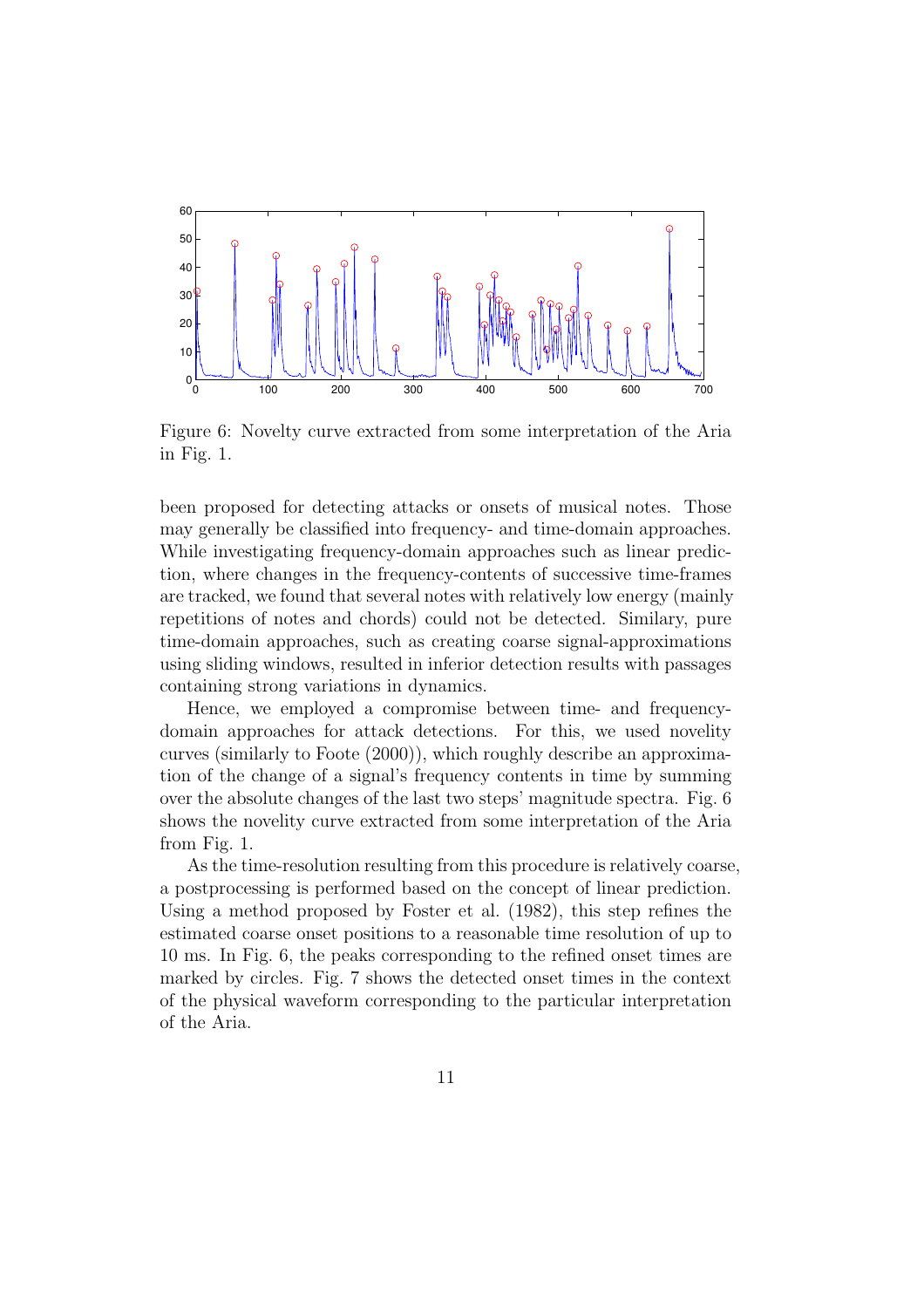

Figure 7: Detected onset times in the context of the physical waveform corresponding to the particular interpretation of the Aria.

As a second stage, polyphonic pitch detection is perfomed using a template matching algorithm. This algorithm is subsequently applied to each time segments between two successive detected attack positions. The idea of template matching is to successively compare the target interval (in a suitable representation) with a collection of pre-trained templates (the template data base). In our case, the template data base consists of one template for each possible musical note (intuitively it corresponds to the keyboard of the piano). Then, the time interval is assigned those notes whose templates yield a "good" match w.r.t. some suitable criterion.

In our setting, the templates are created using fingerprints of the frequency-energy distributions of the single notes. Technically, we use a tree structured filterbank as proposed by Bobrek et al. (1998) to transform the signal into a subband representation. The tree structure of the filterbank — and hence the frequency ranges of the subbands — are chosen such that the fundamental frequency of at most one piano note (well-tempered tuning) falls into one subband. This guarantees that in the template matching algorithm templates can be uniquely assigned to energy vectors. For further details on the filter bank tree structure we refer to Arifi (2002) and Bobrek et al. (1998).

Our templates were recorded using a Yamaha GranTouch E-Piano. We also evaluated templates generated by two acoustic pianos (Steinway and Schimmel). However, the E-Piano's templates turned out to be the most robust for our purposes.

Our template matching algorithm works as follows: starting with an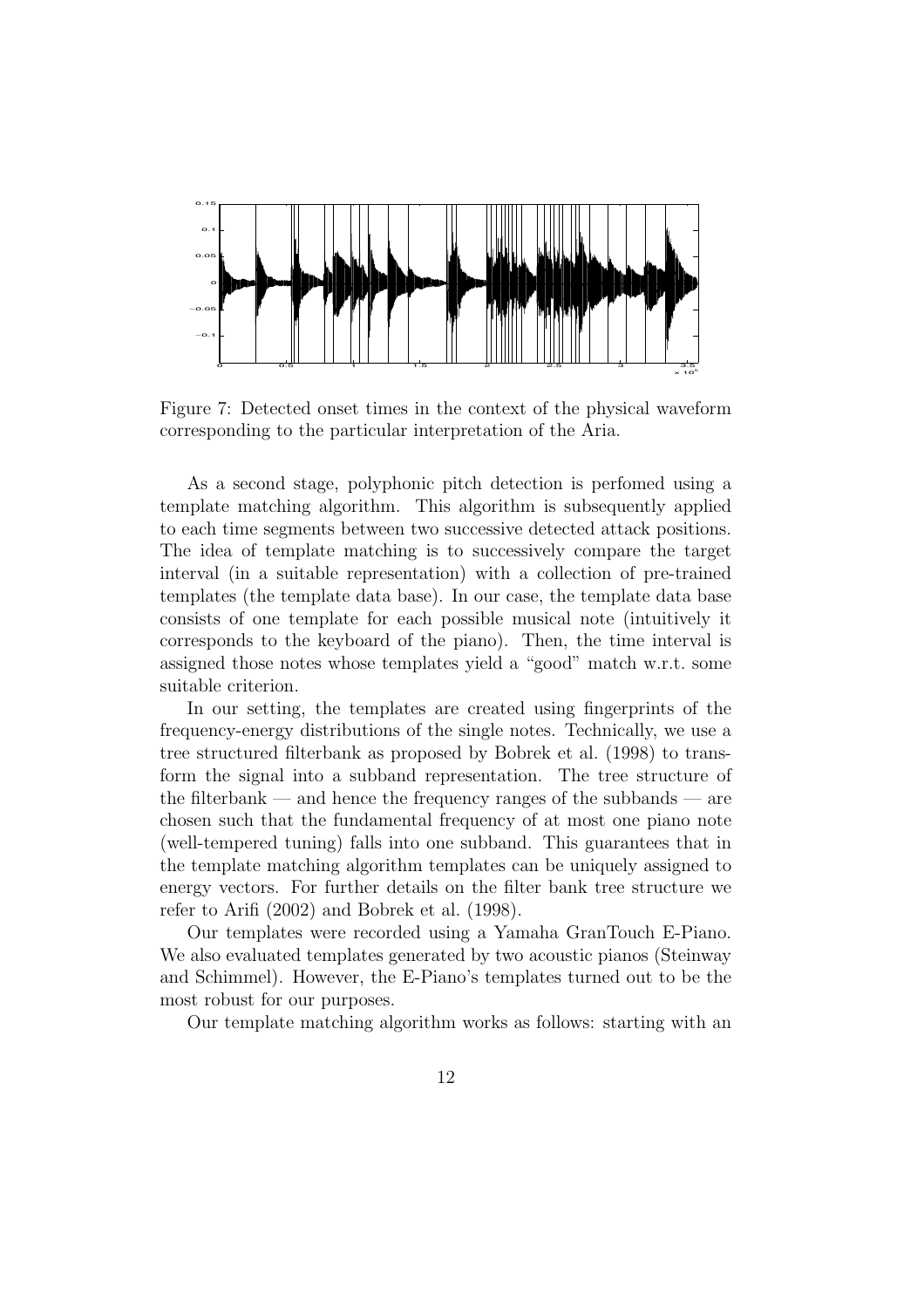initial energy vector of the signal on the time segment in question, the algorithm roughly tries to select a template from the TDB which optimally fits the energy vector w.r.t. a certain criterion (see below). If successful, a corresponding energy fraction is subtracted from the energy vector to yield a modified vector, which is used to recurse the procedure until the remaining residual energy falls under some lower bound. We used the following criterion for selecting a template which optimally fits an energy vector  $E \in \mathbb{R}^M$ : find the lowest subband index k such that  $E(k) \ge (c/M) \sum_{i=1}^{M} |E(i)|$  (for some suitable prior constant c). If such a k exists, search the TDB for a template  $S_k$  with fundamental frequency in this subband. If E contains  $S_k$  to a significant extent, select  $S_k$  as a matching template. Bobrek et al. (1998), instead of using the lowest significant subband, choose the subband containing the highest energy component for selecting the template. However, in our experiments this criterion turned out to yield several octave interval errors in pitch detection, especially when applied to recordings from acoustic pianos.



Figure 8: Piano roll representation on the note parameters extracted form the interpretation of the Aria.

Fig. 8 shows the piano roll representation of the note parameters extracted from the interpretation of the Aria using the proposed algorithms. The explicit parameters of the first two measures can also be found in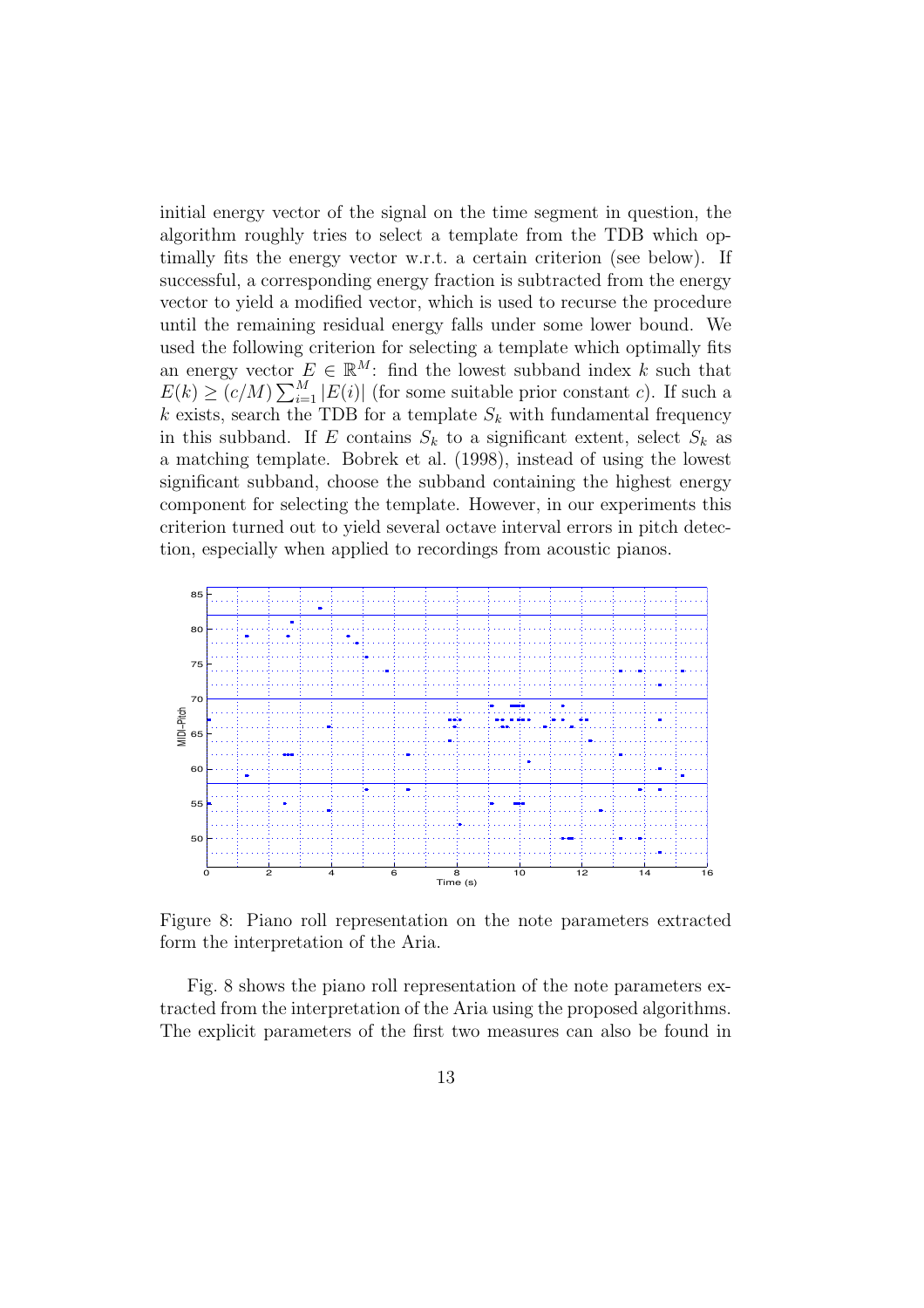Table 2. As explained before, note durations are not included in our extraction process.

To conclude this section we note that our algorithms require a careful choice of parameters (e.g., thresholds for template extraction, peak picking, or the minimum inter-onset interval). For a detailed discussion we refer to Arifi (2002).

# 4 Synchronization Algorithm

Before we describe the actual synchronization algorithms in this section we first have to further specify the synchronization problems depicted in Fig. 4. To this means we dwell on notions of tempo, time flow, and synchronization following in part Mazzola (2002).

Some annotation such as "M.M. quarter note  $= 100$ " at the beginning of some score gives the instruction to play the piece of music in uniform tempo of 100 quarter notes per minute. Instead of "quarter-note" one also could choose a different base unit such as "quaver" or "half-note". In general we specify the *uniform tempo*  $T$  by the formula

$$
T = \frac{\text{\#beats}}{\text{minute}}.
$$

Independent of such a tempo annotation one can allocate each metric position within any measure of some score a musical onset time: Suppose there are b beats per measure and the position in question is the kth beat in the mth measure, then this position has musical onset time

$$
E = b \cdot (m - 1) + k.
$$

As an example, Fig. 9 shows the onset times of the first few note objects in the right hand of the Aria where one has  $b = 3$  beats per measure.

If  $E_0$  and E are musical onset times with  $E \ge E_0$  then, presupposing a unifrom tempo T, the *physical onset time*  $e(E)$  corresponding to E relative to the physical onset time corresponding to  $E_0$  is given by

$$
e(E) = e(E_0) + \frac{E - E_0}{T}.
$$
\n(1)

In reality one seldom has a uniform tempo. Slight local tempo deviations as well as tempo changes prescribed by the score have to be considered.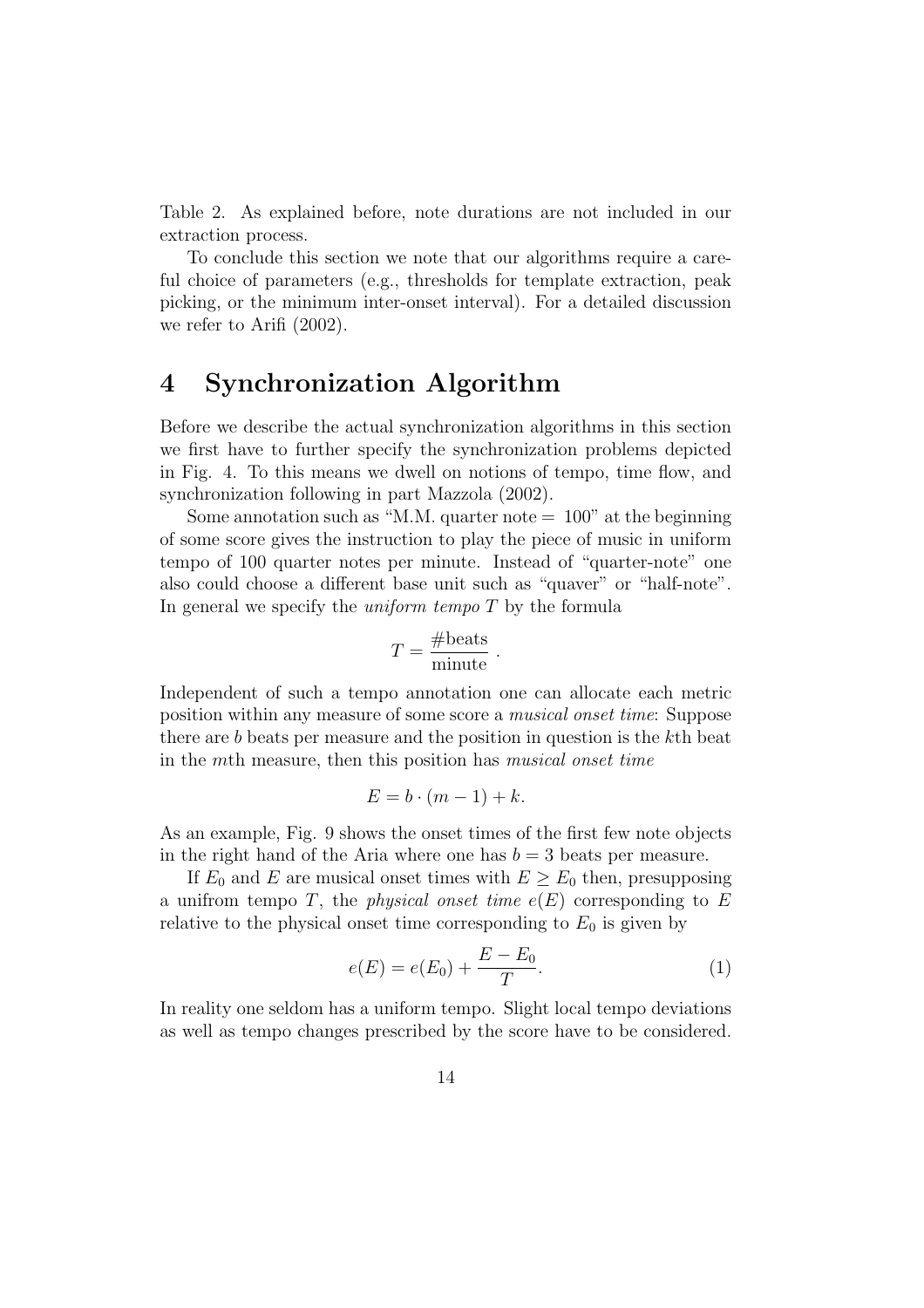

Figure 9: Onset times of the first 12 note objects in the right hand of the Aria.

Closer to reality is in this case a piecewise uniform tempo. Suppose  $E_0 < E_1 < \ldots < E_n = E$  are the musical onset times, so that the tempo between  $E_{i-1}$  and  $E_i$  is uniformly given by  $T_i$ :

3 T T <sup>1</sup> T 2 0 E E <sup>1</sup> E 2 E 3 T n E n-1 E = E <sup>n</sup>

Then the physical onset times of E are given by the formula

$$
e(E) = e(E_0) + \sum_{i=1}^{n} \frac{E_i - E_{i-1}}{T_i}.
$$

Considering a finer and finer subdivision, the sum  $\sum_{i=1}^{n} (E_i - E_{i-1})/T_i$ may be regarded as a Riemann-sum and  $T_i$  may be interpreted as instantaneous tempo. Under suitable assumption the *time flow* at musical onset time  $E \ge E_0$  based on the tempo function T is given by

$$
e(E) = e(E_0) + \int_{E_0}^{E} \frac{dx}{T(x)}.
$$

Hence, given time flow  $e$ , the  $tempo$  in  $E$  is the reciprocal value

$$
T(E) = \left(\frac{de}{dE}(E)\right)^{-1}.
$$

We illustrate the introduced notions by means of two typical examples. In case  $T(x) = T$  is constant, one has the case of a uniform tempo and  $e(E)$  reduces to the above formula  $e(E) = e(E_0) + (E - E_0)/T$ . In case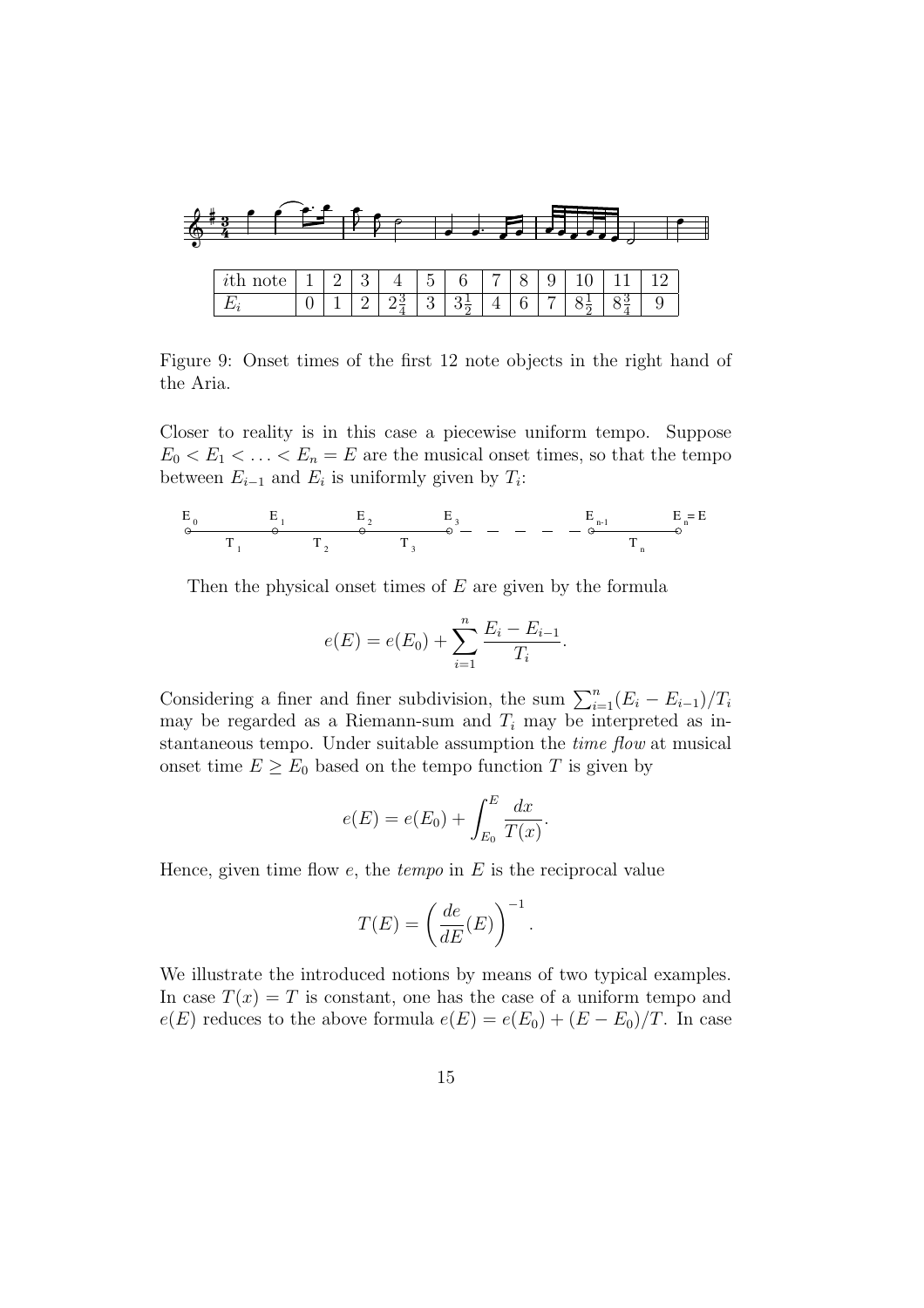$T(x) = \alpha \cdot (x - E_0) + T_0$  (for some  $\alpha \neq 0$ , a constant  $T_0 > 0$  and all  $x \in [E_0, E]$ , one gets

$$
e(E) = e(E_0) + \frac{1}{\alpha} \ln \frac{\alpha (E - E_0) + T_0}{T_0}.
$$

In other words, for  $\alpha > 0$  one has, starting with the musical onset time  $E_0$ , a uniform *accelerando*, i.e., a tempo acceleration, whereas for  $\alpha < 0$ one has a uniform ritardando.

Now, suppose two given tempo functions  $T_1$  und  $T_2$  of two different interpretations of the same piece of music are known leading to the time flows

$$
e_1(E) = e_1(E_0) + \int_{E_0}^{E} \frac{dx}{T_1(x)}
$$
 und  $e_2(E) = e_2(E_0) + \int_{E_0}^{E} \frac{dx}{T_2(x)}$ .

Then the (ideal) synchronization of the two interpretations consists in linking the point of time  $e_1(E)$  with the corresponding point  $e_2(E)$  of the second interpretation for each musical onset time E of the score. This is illustrated by Fig. 10.



Figure 10: Ideal synchronization of two interpretations with time flows  $e_1(E)$  and  $e_2(E)$  via the score.

The reality, however, is far from this idealized scenario. First, in the score one often has only vague annotations for the tempo such as "Allegro" or "Largo". Second, (positive or negative) tempo accelerations are just adumbrated by notions such as "ritardando" or "accelerando". The exact course of the tempo is not specified and varies greatly from the respective interpretation. Hence, in general there is no canonical tempo function, which could be assigned to the score. Each tempo function is based on the concrete interpretation of the score.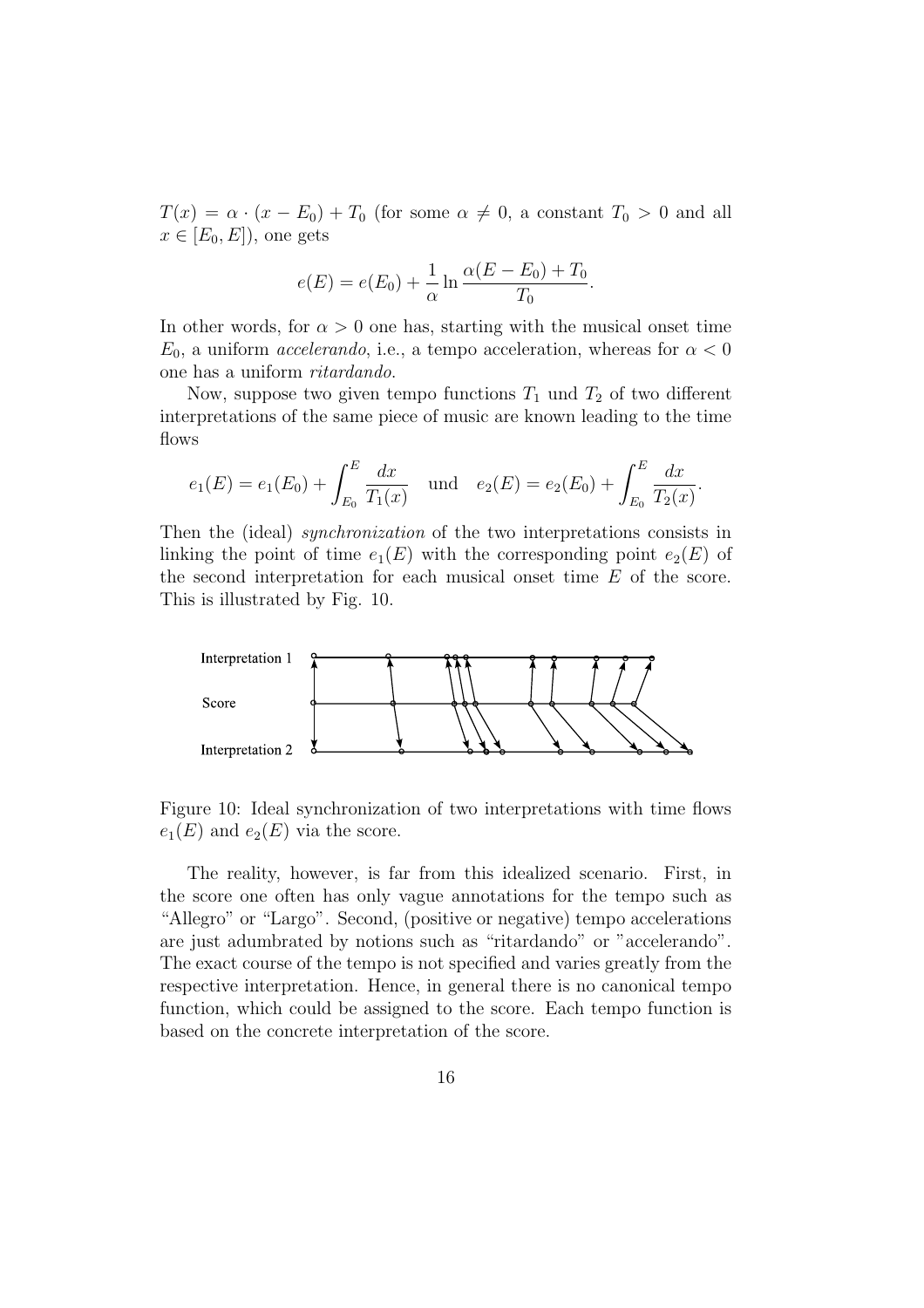We are now able to specify the various synchronization problems in more detail (see Fig. 4). The problems are listed by increasing degree of difficulty.

- 1. In the easiest scenario the score and some MIDI-data stream are given. Here the SM-synchronization problem boils down to computing the tempo function of the MIDI-recording. This task is comparatively easy since the MIDI-file contains the note parameters more or less explicitly. Nevertheless, there are still some problems caused by the vague annotations of the score such as trills, arpeggios or grace notes. To cope with this problem we will introduce the concept of fuzzy-notes.
- 2. The score and a CD-recording in PCM-data format are given. Then the SP-synchronization problem consists of computing the tempo function of the PCM-data stream. This task is much more difficult than the previous one since the extraction of the note parameters from the PCM-file, as shown in Section 3, causes great trouble leading to erroneous extraction results. We will cope with this problem using cost-optimal partial matches based on some suitably designed cost function which takes possible erroneous extraction parameters into account.
- 3. The score, a MIDI- and PCM-data stream are given. The MIDIand PCM-interpretations are to be synchronized. In this case, the MP-synchronization can be done by combining the solutions of the two previous tasks.
- 4. Only the MIDI- and the PCM-interpretation are given. Score information does not exists. Then instead of using the missing score as "pure" reference one takes the MIDI-version instead. Here, the procedure is similar to the second case; the main difference is the lack of the musical onset times.

Furthermore, MM-synchronization and PP-synchronization, i.e., the synchronization of two MIDI-versions respectively two PCM-versions of the same piece of music may be realized by combing solutions of above problems via

$$
\begin{array}{ccc}\nSM_1 & \& \quad SM_2 & \longrightarrow & M_1M_2 \\
SP_1 & \& \quad SP_2 & \longrightarrow & P_1P_2.\n\end{array}
$$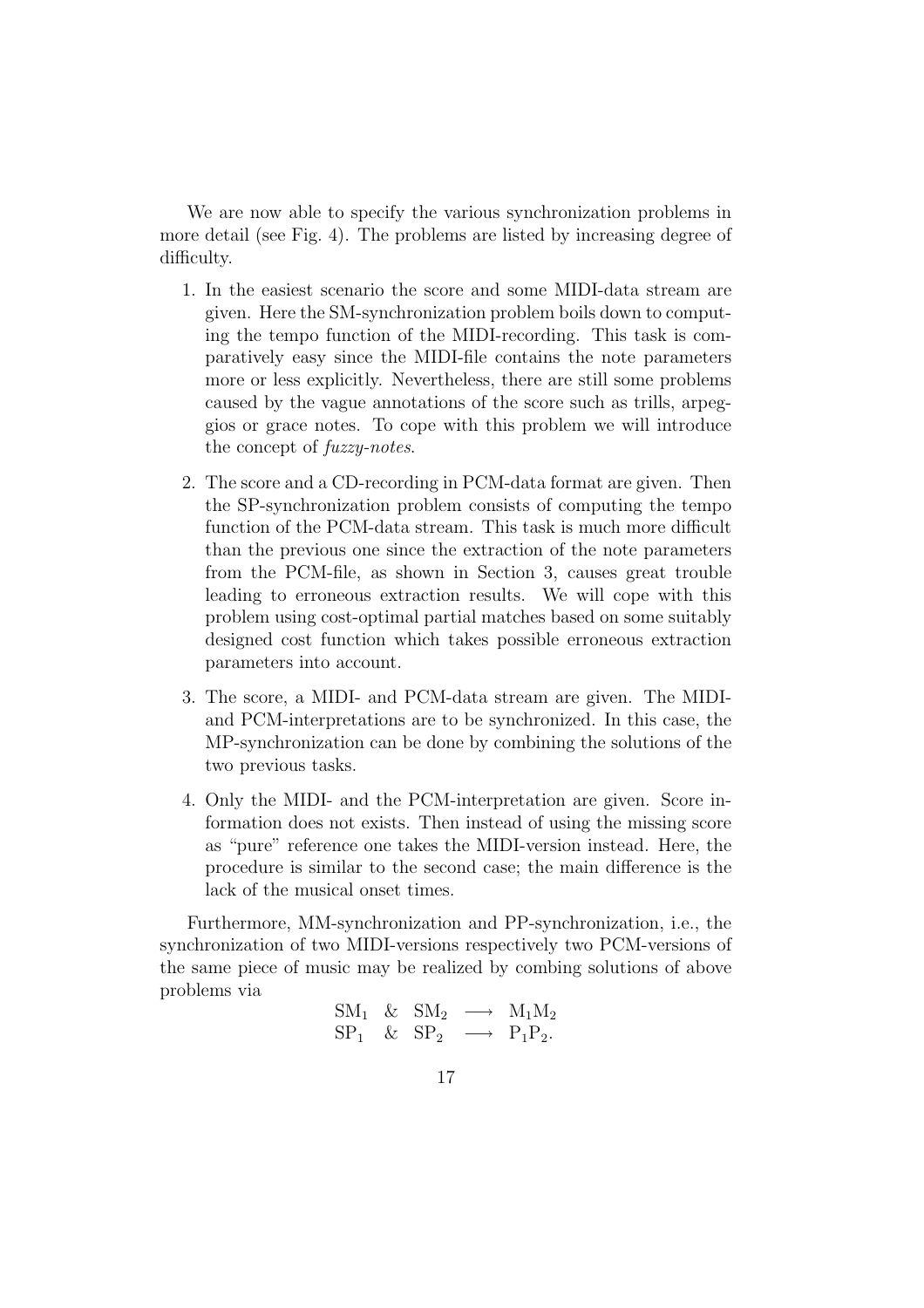Due to space limitation, we consider in the rest of this sectino only the case of a score- and a PCM-data stream (SP-synchronization). The other cases such as SM- or MP-synchronization are even easier or can be done in a similar fashion (see Arifi (2002)). Fig. 11 shows the steps performed in our algorithm. The extraction step has already been described in Section 3. Preprocessing of the score will be content of Subsection 4.1 whereas the other steps are the content of Subsection 4.2. A further goal of these subsections is to show how such concepts may be mathematically modeled using the concept of sets and partial maps. We refer the reader to Subsection 4.3 where the abstract, mathematical notions are illustrated by means of our running example.



Figure 11: Synchronization algorithm for a score and PCM-data stream.

#### 4.1 Preprocessing of Score Data

First, we discuss how to preprocess the score data which is assumed to exist in electronic form (e.g., as a file in the Capella format). In view of the synchronization algorithm we only use the musical onset time and pitch; other parameters such as duration or dynamical annotations are not used. As defined before the musical onset time of some the kth beat in the mth measure is given by  $E = b \cdot (m-1) + k$ , where b denotes the number of beats per measure. Hence  $E \in \mathbb{Q}$ , where  $\mathbb{Q}$ denotes the set of rational numbers. Furthermore, we identify a pitch p with the corresponding MIDI pitch given by an integer between 0 and 127. Defining  $[0:127] := \{0, 1, \ldots, 127\}$  one writes  $p \in [0:127]$ . For example, the standard pitch a of frequency 440 Hz is represented by the number  $p = 69$ .

We distinguish between two kinds of note objects: explicit and *implicit* ones. We first consider explicit objects where all note parameters are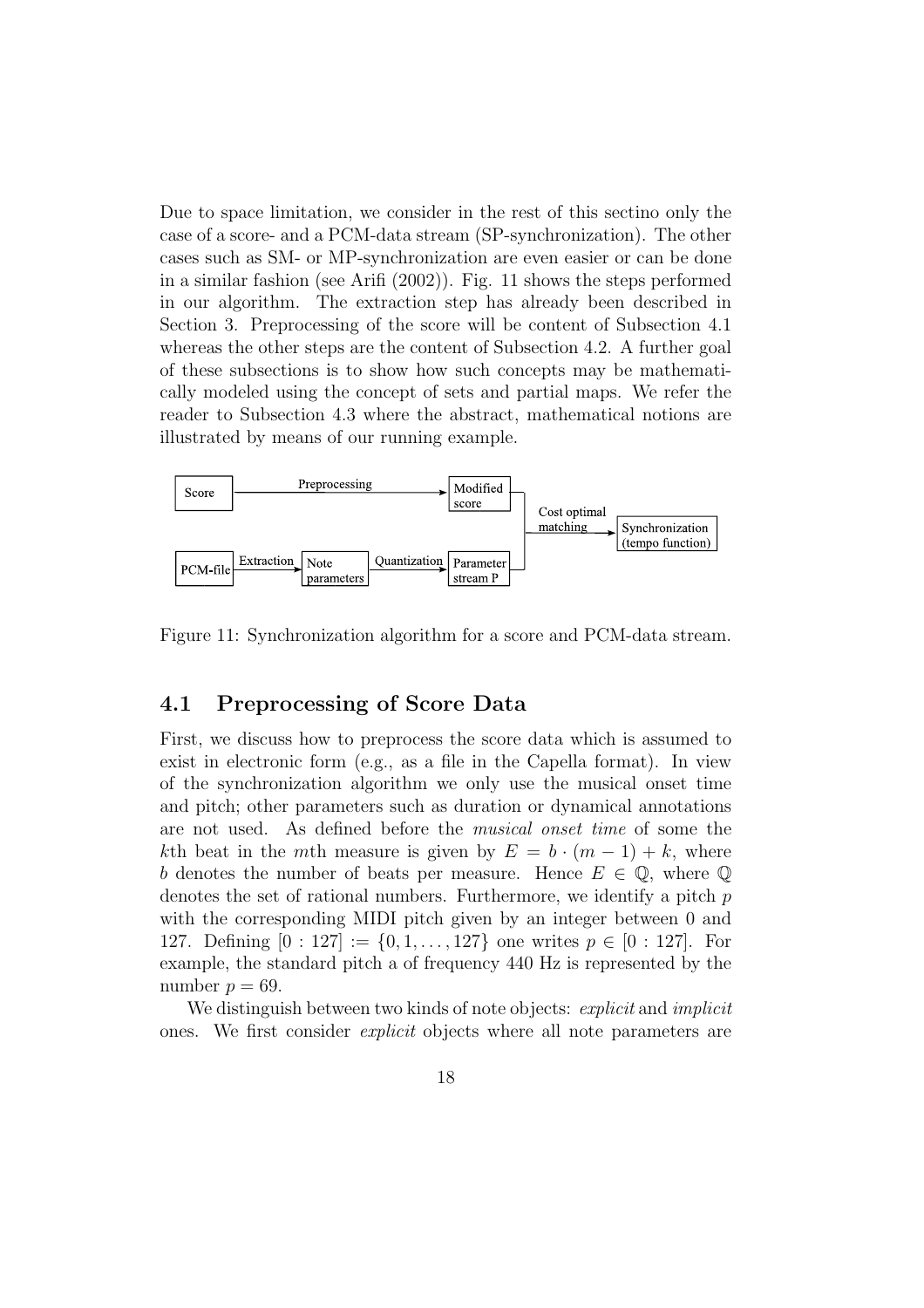given explicitly. Then all explicit note objects at a given onset time  $E$ will be represented by a pair  $(E, H_0)$  which consists of the onset time E and a set of pitches  $H_0 \subseteq [0:127]$  containing precisely all the pitches of the corresponding notes. For example, the explicit notes at onset times  $E = 0$  and  $E = 1$  of the Aria in Fig. 1 are represented by  $(0, {55, 79})$ and  $(1, \{59, 79\})$ , respectively.

By an implicit note object we understand notes or a group of notes with some additional specification such as a trill, an arpeggio or grace notes. Implicit objects allow different realizations, depending on the epoch and the actual interpretation. To get this ambiguity under control we introduce the concept of a fuzzy note. A fuzzy note is defined to be a tuple  $(E, H_1)$  consisting of some musical onset time  $E \in \mathbb{Q}$  and some set of *alternative* pitches  $H_1 \subseteq [0:127]$ . Then an implicit note object, such as a trill, is represented by the musical onset time of a certain main note and the set of all pitches appearing in a possible realization of this object. Fig. 12 illustrates the definition. Here, the two fuzzy notes are given by  $(0, \{67, 69\})$  and  $(1, \{71, 72, 74\})$ .



Figure 12: Appoggiatura and trill, (a) notation, (b) possible realization, (c) fuzzy note.

To simplify the further discussion we assume that there is at most one implicit note object at a given musical onset time  $E$ . It is a straightforward generalization to also admit several implicit note objects a time. Then after preprocessing we may assume that a score is given by some subset  $S \subset \mathbb{Q} \times 2^{[0:127]} \times 2^{[0:127]}$ , where  $2^{[0:127]}$  denotes the set of all subsets of [0 : 127]. Here, in a triple  $(E, H_0, H_1) \in S$  the subset  $H_0 \subseteq 2^{[0:127]}$ consists of all pitches of explicit note objects having musical onset time E and similarly the subset  $H_1 \subseteq 2^{[0:127]}$  consists of all pitches of implicit note objects having musical onset time E. We want to emphasize that  $H_0$  is a set of pitches which certainly appear in some interpretation of the score at onset time  $E$ , whereas  $H_1$  represents just a set of *alternatives* of possible or likely pitches. Table 1 shows the encoding of the first few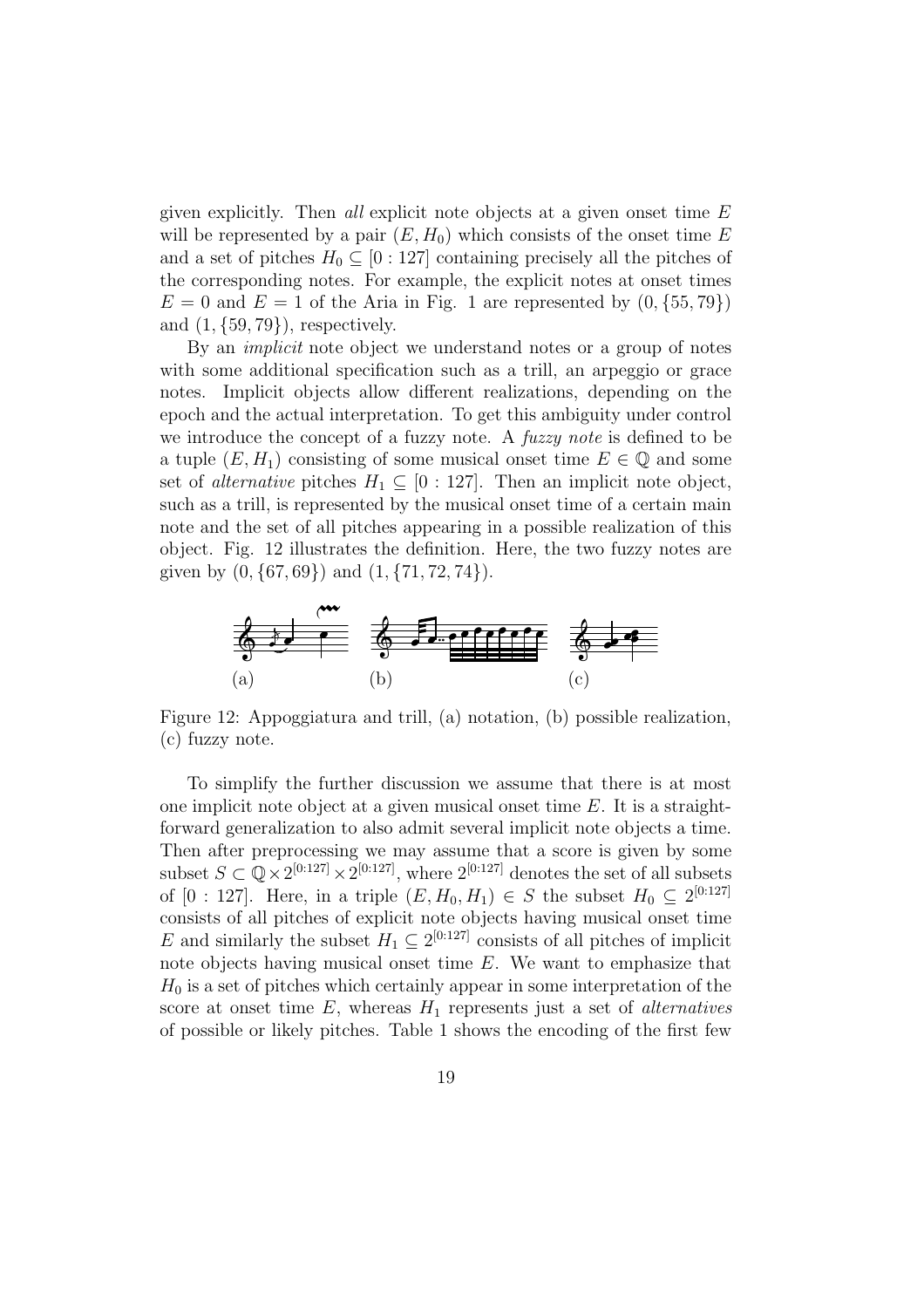notes of the Aria from Fig. 1.

|  | $\left[ (0, \{55, 79\}, \emptyset), (1, \{59, 79\}, \emptyset), (2, \{62\}, \{79, 81\}), (2\frac{3}{4}, \{83\}, \emptyset), \right]$                                |  |
|--|---------------------------------------------------------------------------------------------------------------------------------------------------------------------|--|
|  | $\lceil (3, \{54, 81\}, \emptyset), \lfloor (3\frac{1}{2}, \emptyset, \{78, 79\}), \lfloor (4, \{57\}, \{74, 76\}), \lfloor (5, \{62\}, \emptyset). \rfloor \rceil$ |  |

Table 1: First two measures of the Aria in Fig. 1 after preprocessing.

#### 4.2 Matching and Cost Function

In this subsection we describe the SP-synchronization algorithm based on dynamic programming. The decisive ingredient for our approach is a carefully designed cost function which will be explained in detail.

After having preprocessed the score, we now turn to the data stream given in PCM-format. As described in Section 3, we extract a set of possible candidates of note objects given by their physical onset times and pitches (including in general erroneous objects). In view of the synchronization it is useful to further process this extracted data by quantizing the onset times. Simply speaking, we pool all note objects by suitably adjusting those physical onset times which only differ by some small value — e.g., smaller than some suitably chosen  $\Delta > 0$  — since these note objects are likely to have the same musical onset time in the corresponding score format. After quantization we also may assume that the extracted PCM-data is given by some subset  $P_{\Delta} \subset \mathbb{Q} \times 2^{[0.127]}$ . Note that in the PCM-case there are only explicit note objects.

Altogether, we may assume that the score and the  $\Delta$ -quantized extracted PCM-data are given by the sets

$$
S = [(s_1, S_{01}, S_{11}), \ldots, (s_s, S_{0s}, S_{1s})]
$$

and

$$
P_{\Delta} = [(p_1, P_{01}), \ldots, (p_p, P_{0p})].
$$

Here, the  $s_i, 1 \leq i \leq s$ , denote the musical onset times and the  $p_j, 1 \leq s$  $j \leq p$ , denote quantized physical onset times. Furthermore,  $S_{0i}$ ,  $S_{1i}$ ,  $P_{0j} \subseteq$ [0 : 127] are the respective sets of pitches for the explicit and implicit objects.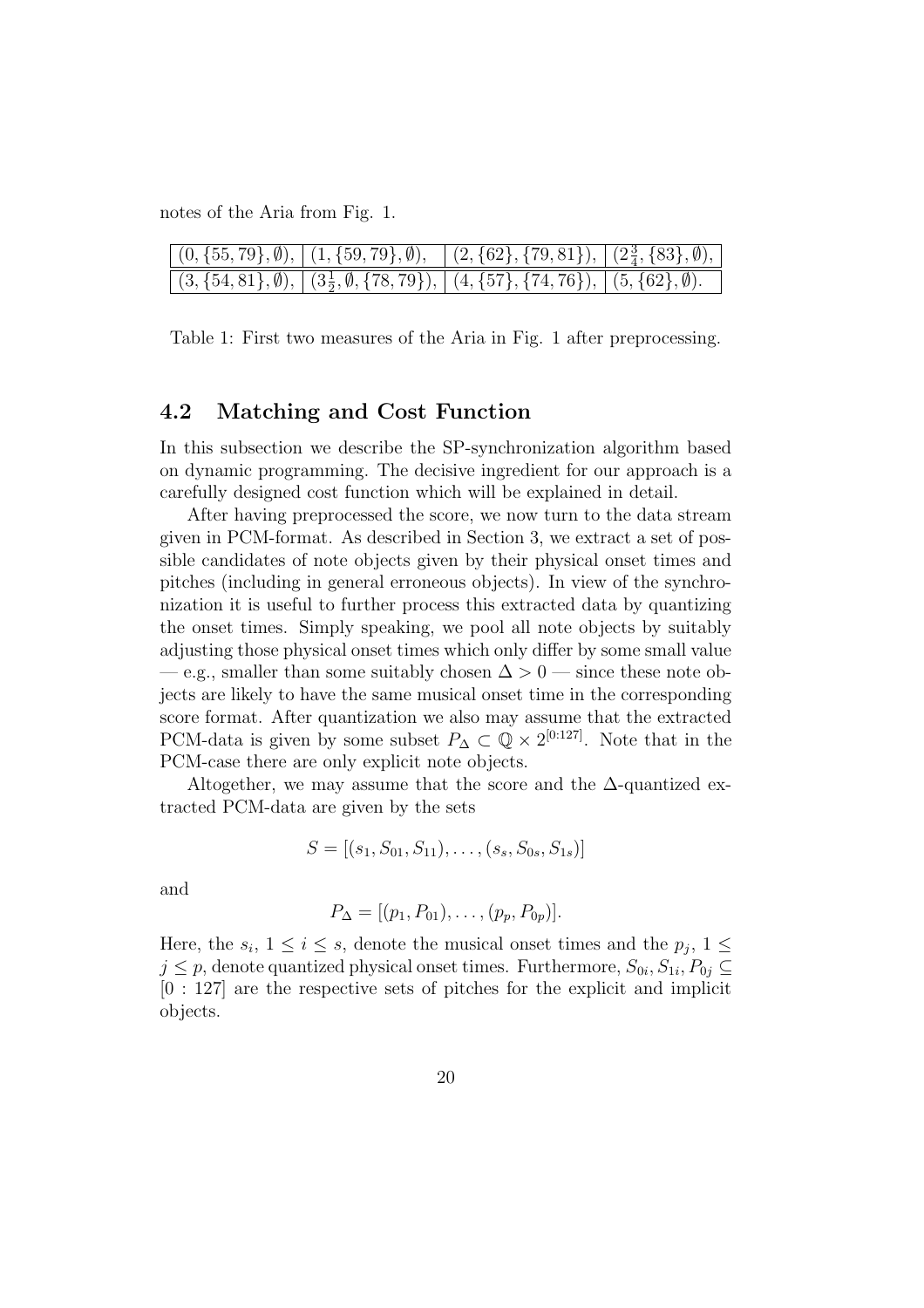On the basis of S and  $P_{\Delta}$  we now accomplish the SP-synchronization. Since the score and the PCM-data represent the same piece of music, it is reasonable to assume  $s_1 = p_1 = 0$  by possibly shifting the onset times. Now, the goal is to partially link the onset times  $s_1, \ldots, s_s$  to  $p_1, \ldots, p_p$  by maximizing the matches of the corresponding pitch sets. In the following, we formalize this approach.

**Definition 4.1.** A *Score-PCM-match* (SP-match) of S and  $P_{\Delta}$  is defined to be a partial map  $\mu: [1:s] \to [1:p]$ , which is strictly monotonously increasing on its domain satisfying  $(S_{0i} \cup S_{1i}) \cap P_{0\mu(i)} \neq \emptyset$  for all  $i \in$ Domain $(\mu)$ .

This definition needs some explanations. The fact that objects in S or  $P_{\Delta}$  may not have a counterpart in the other data stream is modeled by the requirement that  $\mu$  is only a partial function and not a total one. The monotony of  $\mu$  reflects the requirement of faithful timing: if a note in S precedes a second one this also should hold for the  $\mu$ -images of these notes. Finally, the requirement  $(S_{0i} \cup S_{1i}) \cap P_{0\mu(i)} \neq \emptyset$  prevents that onset times are linked which are completely unrelated with respect to their pitches.

Obviously, there are many possible SP-matches between S and  $P_{\Delta}$ . By means of some suitable cost function we can compare different matches. The goal is then to compute an SP-match minimizing the cost function. To simplify the notation we identify the partial function  $\mu$  with its graph  $\text{Graph}(\mu) := \{(i_1, j_1), \cdots, (i_{\ell}, j_{\ell})\}, \text{ where } \{i_1 < \cdots < i_{\ell}\} \subseteq [1 : s] \text{ and }$  ${j_1 = \mu(i_1) < \cdots < j_\ell = \mu(i_\ell)} \subseteq [1:p]$ . In the following definition we assign costs to each SP-match  $\mu$ . In doing so, we make use of a parameter vector  $\pi := (\alpha, \beta, \gamma, \delta, \zeta, \Delta) \in \mathbb{R}^6_{\geq 0}$  consisting of six real parameters which will be specified later.

**Definition 4.2.** Let  $\pi := (\alpha, \beta, \gamma, \delta, \zeta, \Delta) \in \mathbb{R}_{\geq 0}^6$  be a parameter vector. Then the SP-cost of an SP-match  $\mu$  w.r.t.  $\pi$  between some score S and some  $\Delta$ -quantized set  $P_{\Delta}$  of the corresponding PCM-document is defined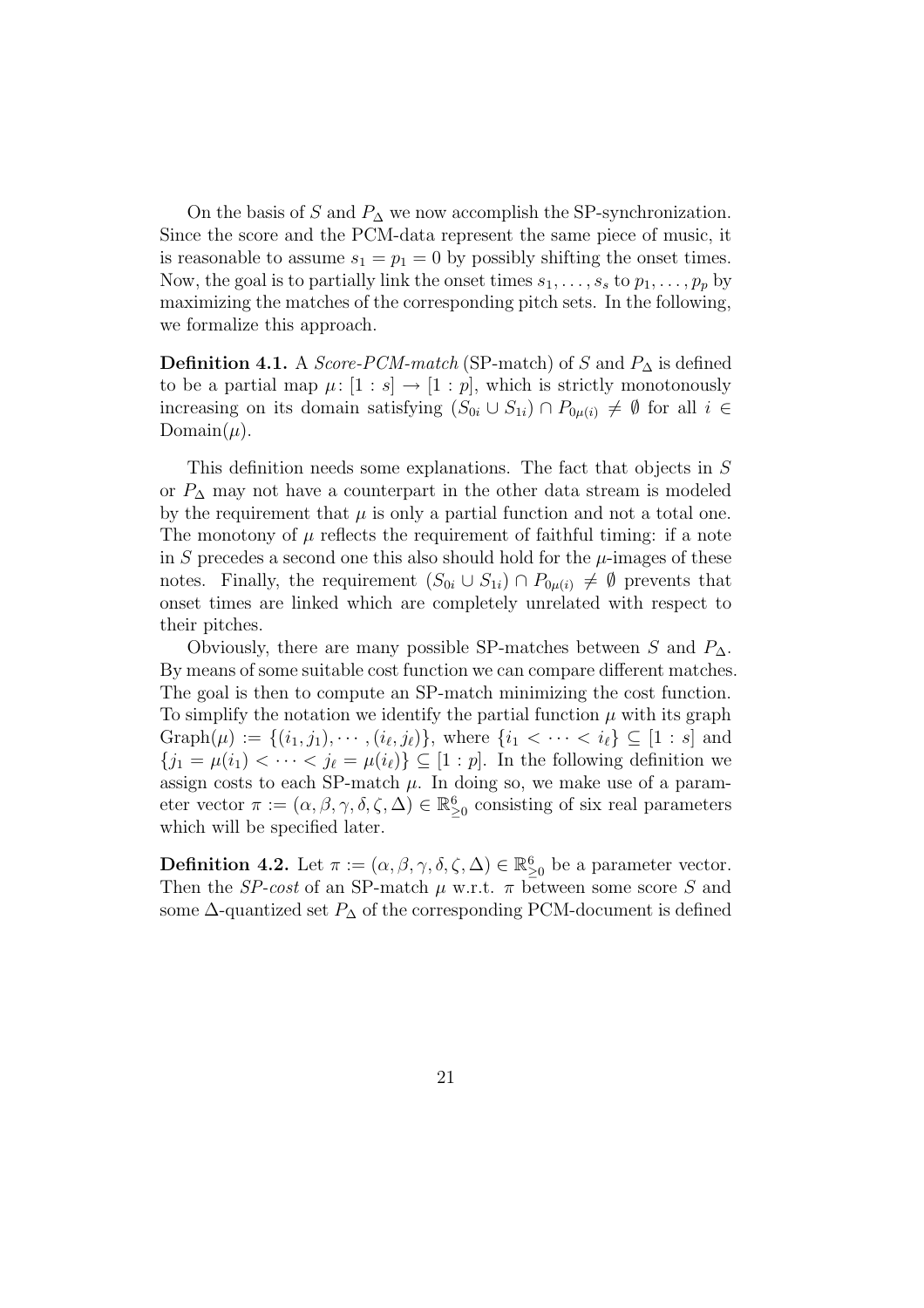as

$$
C_{\pi}^{\text{SP}}(\mu|S, P_{\Delta}) := \alpha \cdot \sum_{(i,j) \in \mu} \Big( |S_{0i} \setminus P_{0j}| + \lambda(i,j) \Big) + \beta \cdot \sum_{(i,j) \in \mu} \Big( |P_{0j} \setminus (S_{0i} \cup S_{1i})| + \rho(i,j) \Big) + \gamma \cdot \sum_{k \notin \text{Domain}(\mu)} \Big( |S_{0k}| + \sigma(k) \Big) + \delta \cdot \sum_{t \notin \text{Image}(\mu)} |P_{0t}| + \zeta \cdot \sum_{(i,j) \in \mu} |s_i - p_j \cdot \ell(S) / \ell(P) |.
$$

This definition also requires some explanations. The sum corresponding to the factor  $\alpha$  represents the cost of the non-matched explicit and implicit note objects of the score  $S$ . To be more accurate, the cardinality  $|S_{0i} \setminus P_{0j}|$  measures the cost arising from the difference of the set  $S_{0i}$  of explicit note objects at the *i*th onset time of S and the set  $P_{0j}$  of explicit quantized note objects at the j<sup>th</sup> onset time of  $P_{\Delta}$ . Furthermore,  $\lambda(i, j)$ is defined to be 1 if and only if the score  $S$  has an implicit note object at the *i*th onset time and  $P_{\Delta}$  has no counterpart at the *j*th onset time, i.e.,  $S_{1i} \neq \emptyset$  and  $S_{1i} \cap P_{0j} = \emptyset$ . In all other cases  $\lambda(i, j)$  is defined to be 0. Next, we consider the sum corresponding to the factor  $\beta$ . The first summand in the brackets measures the cost of (possibly erroneously) extracted notes at the jth physical onset time whose pitches do not lie in  $S_{0i} \cup S_{1i}$ . Furthermore,  $\rho(i, j)$  is defined to be  $|P_{0j} \cap S_{1i}| - 1$  if  $P_{0j} \cap S_{1i} \neq \emptyset$ . Otherwise  $\rho(i, j)$  is defined to be 0. In other words, for the implicit note objects only one match is free of cost whereas each additional match is penalized. (This is motivated by the idea that all notes belonging to some realization of a fuzzy note are expected to have pairwise distinct physical onset times.) The sum corresponding to  $\gamma$  accounts for all onset times of the score which do not belong to the match  $\mu$ . The first term within the brackets counts the number of explicit note objects at the kth onset time,  $k \notin \text{Domain}(\mu)$ . Furthermore,  $\sigma(k)$  is defined to be 1 if there is a non-matched implicit note object and 0 if there is no implicit note object at the kth onset time. (The idea is that a non-matched fuzzy note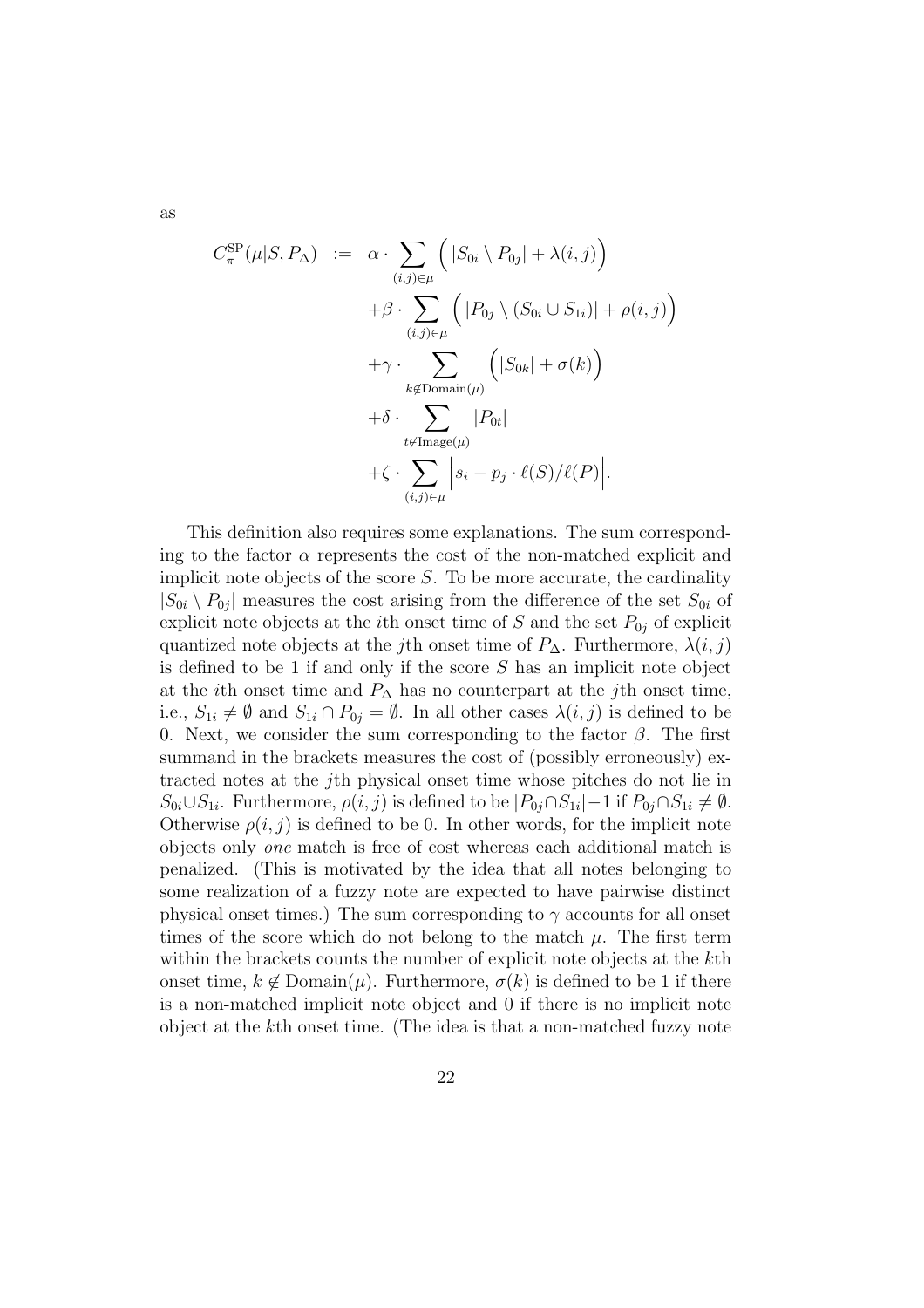should only be penalized by 1 since it only represents a set of alternatives.) The sum corresponding to  $\delta$  accounts for the cost of those notes in  $P_{\Delta}$  which do not have a counterpart in S. Finally, the last sum corresponding to  $\zeta$  measures some kind of adjusted  $\ell^1$ -distance (also known as Manhattan-distance) of the vector pairs  $(s_i, p_j)_{(i,j)\in\mu}$ , where  $\ell(S)$  and  $\ell(P)$  denote the differences of the last and the first musical respectively physical onset times (a kind of musical and physical duration). By this sum one penalizes matches with large relative time deviations thus preventing large global deviations in the synchronization.

In the following we fix some parameter vector  $\pi$ , a preprocessed score S, and quantized extracted PCM-data  $P_{\Delta}$ . Note that if  $\mu$  is an SP-match then also  $\mu' := \mu \setminus \{(i, j)\}\$ for some  $(i, j) \in \mu$ . An easy computation shows

$$
C_{\pi}^{\rm SP}(\mu|S, P_{\Delta}) - C_{\pi}^{\rm SP}(\mu'|S, P_{\Delta}) = \alpha \cdot (|S_{0i} \setminus P_{0j}| + \lambda(i, j))
$$

$$
+ \beta \cdot (|P_{0j} \setminus (S_{0i} \cup S_{1i})| + \rho(i, j))
$$

$$
- \gamma \cdot (|S_{0i}| + \sigma(i))
$$

$$
- \delta \cdot |P_{0j}|
$$

$$
+ \zeta \cdot |s_i - p_j \cdot \ell(S)/\ell(P)|.
$$
 (2)

Now, one can determine a cost-minimizing SP-match by means of dynamic programming. We recursively define a matrix  $C = (c_{ii})$  with  $i \in [0:s]$  and  $j \in [0:p]$ . First, initialize  $c_{0j} := c_{i0} := C_{\pi}^{\text{SP}}(\emptyset | S, P_{\Delta})$  for all  $i \in [0 : s], j \in [0 : p]$ . Note that this accounts for the costs that there is no match at all between S and  $P_{\Delta}$ . At position  $(i, j) \in [1 : s] \times [1 : p]$ the value  $c_{ij}$  expresses the cost for a cost-minimizing SP-match within the subset  $[1 : i] \times [1 : j] \subset [1 : s] \times [1 : p]$ . Hence,  $c_{sp}$  expresses the minimal cost of a global SP-match. For  $(i, j) \in [1 : s] \times [1 : p]$ , the value  $c_{ij}$  is defined as

$$
c_{ij} := \min\{c_{i,j-1}, c_{i-1,j}, c_{i-1,j-1} + d_{ij}^{\text{SP}}\},\
$$

where

$$
d_{ij}^{\rm SP} := \begin{cases} \text{right hand side of Eq. (2)}, & \text{if } (S_{0i} \cup S_{1i}) \cap P_{0j} \neq \emptyset, \\ 0, & \text{otherwise.} \end{cases}
$$

Using the resulting matrix  $C$ , the procedure of Fig. 13 computes a costminimizing SP-match.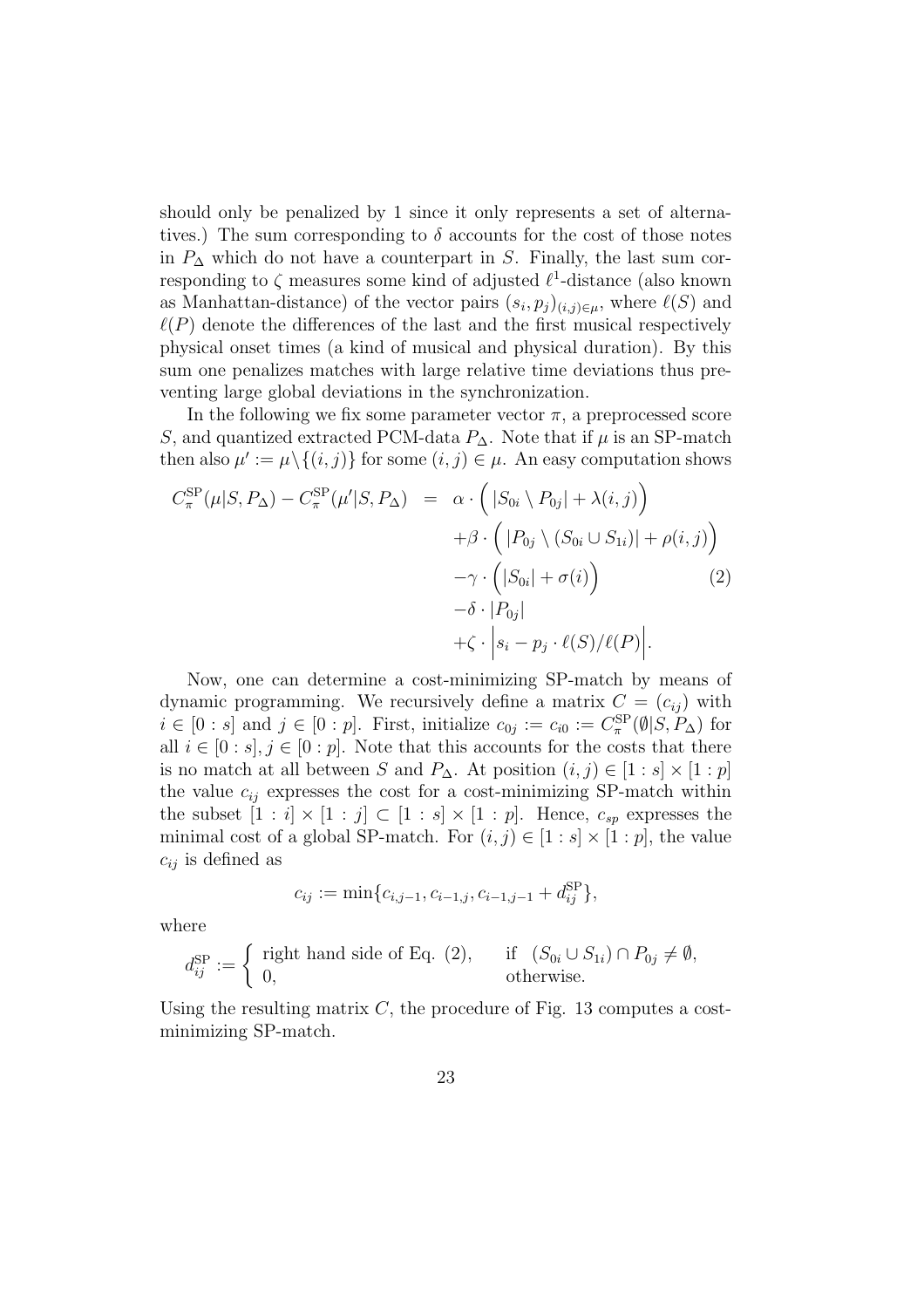```
SCORE-PCM-SYNCHRONIZATION(C,s,p)1 i := s, j := p, SP-Match := Ø
2 while (i > 0) and (j > 0)3 do if c[i, j] = c[i, j-1]4 then j := j - 15 else if c[i, j] = c[i - 1, j]6 then i := i - 17 else SP-Match := SP-Match ∪ \{(i,j)\}\,,
               i := i - 1, \ \ i := j - 18 return SP-Match
```
Figure 13: Procedure for computing the cost-minimizing SP-match.

In the next section we give an example to illustrate this procedure and report some of our experiments. As we mentioned before, SM- and MP-synchronization can be done similarly to the SP-case. Furthermore, other synchronization problems such as synchronization of two PCM-data streams  $P_1$  and  $P_2$  ( $P_1P_2$ -synchronization) may be achieved by using a score S as a reference and carrying out both an  $SP_1$ - and an  $SP_2$ synchronization.

We conclude this section with some comments on the parameter vector  $\pi := (\alpha, \beta, \gamma, \delta, \zeta, \Delta)$ . In most of our experiments we set the quantization constant to  $\Delta = 50$  ms. This threshold was chosen since it represents a good compromise between psychoacoustically distinguishable asynchronisms of chords and the shortest possible musical note durations. By the parameters  $\alpha$  and  $\beta$  one can weight the cost for the symmetric difference of pitch sets corresponding to matched onset times, whereas by the parameters  $\gamma$  and  $\delta$  one can weight the cost of those note objects which do not have a counterpart in the other data stream. One meaningful standard choice of the parameters is  $\alpha = \beta = \gamma = \delta = 1$ . However, if one wants to penalize non-matched onset times, for example, one may increase  $\gamma$  and  $\delta$ . In the case  $\zeta = 0$  the last sum of the cost function remains unconsidered. Increasing  $\zeta$  will hamper matches  $(i, j)$  whose onset times  $s_i$  and  $p_j$  differ too much with respect to their relative positions in their respective data stream. In other words, excessive global time divergence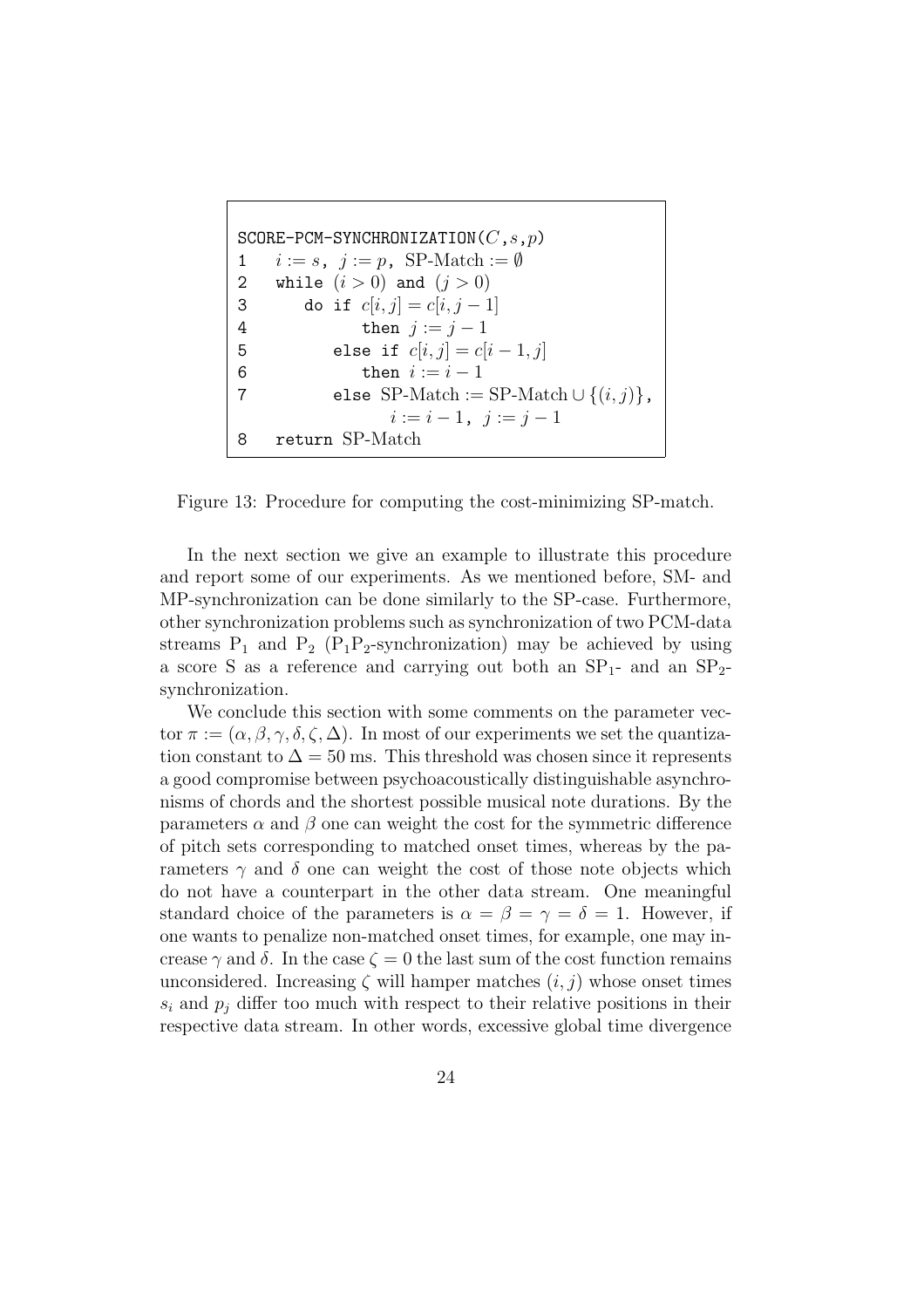in the synchronization of the two data streams can be controlled.

#### 4.3 An Example

We illustrate the SP-synchronization by means of the Aria shown in Fig. 1. After the preprocessing step the score is given by the data stream  $S = [(s_1, S_{01}, S_{11}), \ldots, (s_s, S_{0s}, S_{1s})]$  with  $s = 23$ . For example, the set  $S_{01} = \{55, 79\}$  contains the two pitches at musical onset time  $s_1 = 0$  corresponding to the first note g with MIDI-pitch 55 in the left and the first note  $g^2$  with MIDI-pitch 79 in the right hand. As another example, the trill in the right hand of the first measure is modeled by a fuzzy note (implicit note object) at musical onset time  $s_3 = 2$  given by  $S_{13} = \{79, 81\}$ . Here the MIDI-pitches 79 and 81 correspond to the two possible notes  $a^2$  and  $h^2$  involved in the trill. Table 2 shows all the note objects of S corresponding to the first two measures of the Aria.

|                |                | S          | $P_{\Delta}$ |                |       |              |
|----------------|----------------|------------|--------------|----------------|-------|--------------|
| i              | $s_i$          | $S_{0i}$   | $S_{1i}$     | $\dot{j}$      | $p_j$ | $P_{0j}$     |
| $\mathbf{1}$   | $\overline{0}$ | ${55, 79}$ | Ø            | 1              | 0     | $\{55, 67\}$ |
| $\overline{2}$ | $\mathbf{1}$   | ${59, 79}$ | Ø            | $\overline{2}$ | 1.23  | ${59, 79}$   |
| 3              | $\overline{2}$ | ${62}$     | $\{79, 81\}$ | 3              | 2.44  | ${55, 62}$   |
|                |                |            |              | 4              | 2.56  | ${62, 79}$   |
|                |                |            |              | 5              | 2.68  | ${62, 81}$   |
| 4              | 2.75           | ${83}$     | Ø            | 6              | 3.58  | ${83}$       |
| $\overline{5}$ | 3              | ${54, 81}$ | Ø            | $\overline{7}$ | 3.86  | ${54, 66}$   |
| 6              | 3.5            | Ø          | $\{78, 79\}$ | 8              | 4.47  | $\{79\}$     |
|                |                |            |              | 9              | 4.75  | ${78}$       |
| $\overline{7}$ | 4              | ${57}$     | $\{74, 76\}$ | 10             | 5.06  | ${57, 76}$   |
|                |                |            |              | 11             | 5.71  | ${74}$       |
| 8              | 5              | $\{62\}$   | Ø            | 12             | 6.39  | ${57, 62}$   |

Table 2: Matching of the preprocessed score data stream S and the data stream  $P_{\Delta}$  consisting of the quantized note parameters extracted from the PCM-data stream for the first two measures of the Aria.

The PCM-version P represents a recording of the Aria performed on a Steinway grand piano. The physical length is  $\ell(P) = 13$  sec. After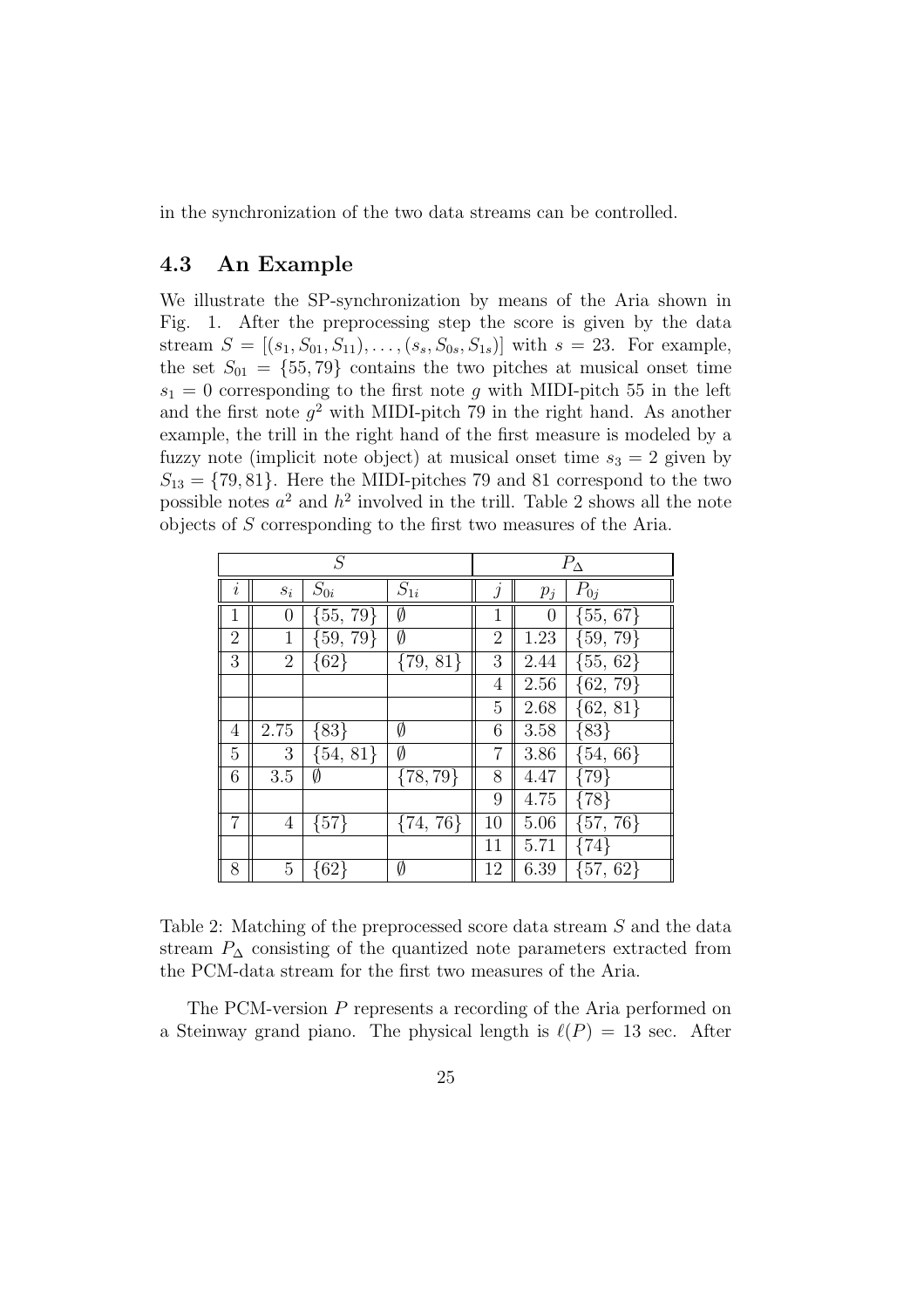extraction of the note parameters (shown in Fig. 8) and  $\Delta$ -quantization with  $\Delta = 50$  ms one obtains  $P_{\Delta} = [(p_1, P_{01}), \ldots, (p_p, P_{0p})]$  with  $p = 38$ note objects. Note that the number  $p = 38$  of note objects in  $P_{\Delta}$  is much greater than the number  $s = 23$  in S. The reason is that  $P_{\Delta}$  not only contains for each trill and appoggiatura several note objects (which correspond in  $S$  to a single implicit note object, respectively) but also erroneous extraction results. Table 2 shows all the note objects of  $P_{\Delta}$ corresponding to the first two measures of the Aria. Here,  $p_j$  denotes the physical note onset time for the positions  $j = 1, 2, \ldots, 38$  measured in seconds.

This example also illustrates several typical phenomena appearing in the extraction step. For example, at position  $j = 1$  the set  $P_{01} = \{55,67\}$ contains the MIDI-pitch 67 instead of the expected pitch 79. This may be explained as follows: at onset time  $p_1$  the notes g of MIDI-pitch 55 and  $g<sup>2</sup>$  of MIDI-pitch 79 are played. Note that the sound corresponding to the note g contains the harmonics  $g^1$  and  $g^2$  with high energy. Because of the complex interaction of all the harmonics of all played notes at a given time, it is nearly impossible to decide whether  $g^1$  or  $g^2$  are fundamental frequencies of independent notes or just harmonics of g. At position  $j = 1$  the extraction algorithm has, instead of  $g^2$ , mistakenly interpreted  $g<sup>1</sup>$  of MIDI-pitch 67 as an independent note. Such "octave errors" are typical for the extraction step. (To tackle this problem one may restrict oneself to only considering pitches which are reduced modulo 12 when using the note parameters as input for the synchronization algorithm.)

Furthermore, the "erroneous" extraction of the note  $q$  of MIDI-pitch 55 at position  $j = 3$  may be ascribed to the fact that this note has been played at onset time  $p_1$  and still continues to sound at time  $p_3$ . The extraction algorithm mistakenly rediscovers this note as a "new" note object at time  $p_3$ .

As a final example, we want to mention that the trill over  $a^2$  in the first measure, corresponding to the fuzzy note  $S_{13} = \{79, 81\}$  in the score, has several counterparts on the PCM-side, namely  $P_{03}$ ,  $P_{04}$ , and  $P_{05}$ . In passages with many short notes having similar spectral components the extraction algorithm is error-prone leading to many additional pitches.

In spite of such "erroneously" extracted note parameters the SP-synchronization works quite well. Using the cost function  $C_{\pi}^{\text{SP}}(\mu|S, P_{\Delta})$  from Definition 4.2 with prototypical parameter vector  $\pi = (1, 1, 1, 1, 0, 50)$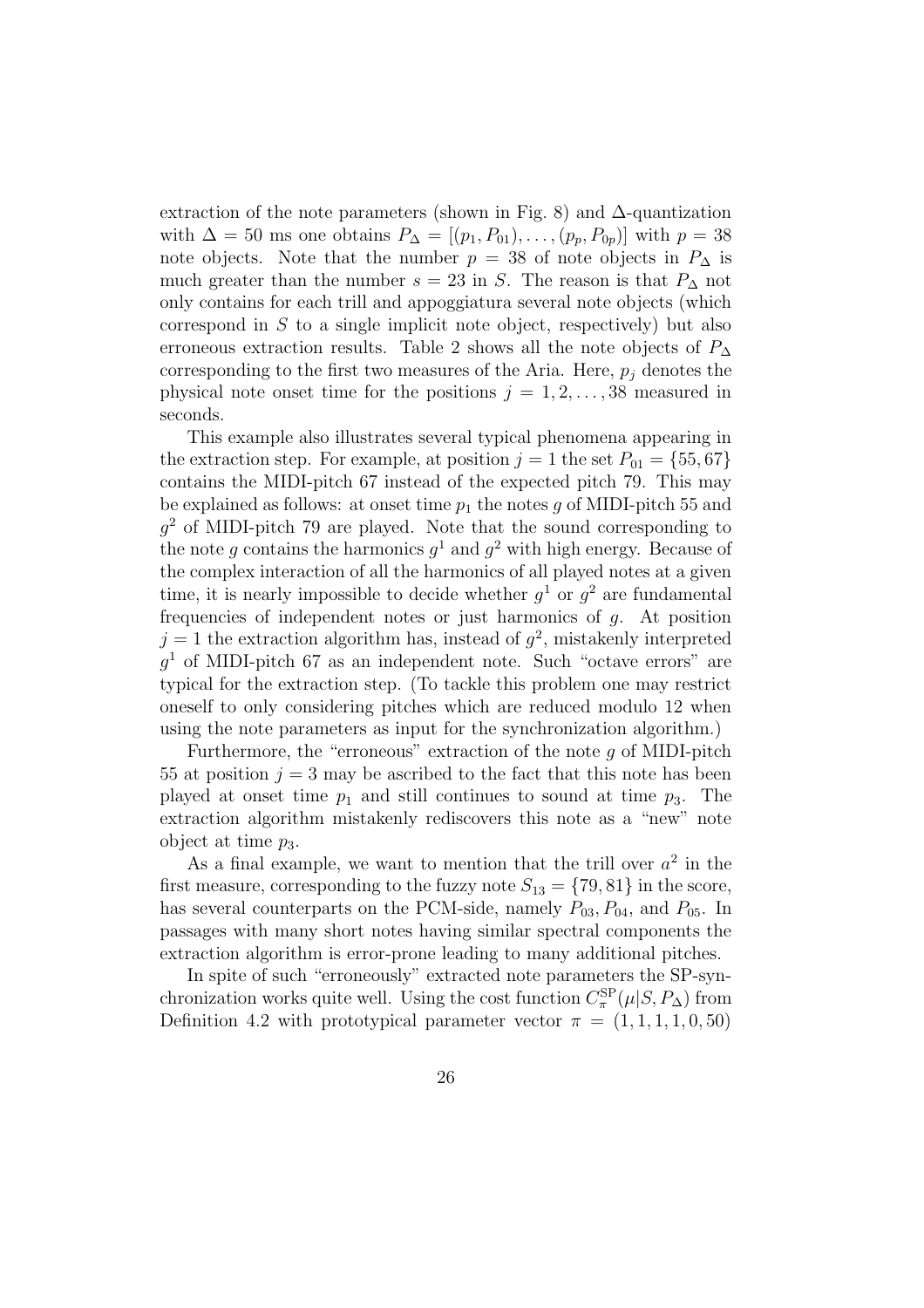|   |     |     |     |     |     |     |     |     |     |     | 10  |     | 12  |
|---|-----|-----|-----|-----|-----|-----|-----|-----|-----|-----|-----|-----|-----|
|   | 102 | 102 | 102 | 102 | 102 | 102 | 102 | 102 | 102 | 102 | 102 | 102 | 102 |
|   | 102 | 98  | 98  | 98  | 98  | 98  | 98  | 98  | 98  | 98  | 98  | 98  | 98  |
| 2 | 102 | 98  | 94  | 94  | 94  | 94  | 94  | 94  | 94  | 94  | 94  | 94  | 94  |
| 3 | 102 | 98  | 94  | 90  | 90  | 90  | 90  | 90  | 90  | 90  | 90  | 90  | 90  |
| 4 | 102 | 98  | 94  | 90  | 90  | 90  | 88  | 88  | 88  | 88  | 88  | 88  | 88  |
| 5 | 102 | 98  | 94  | 90  | 90  | 88  | 88  | 85  | 85  | 85  | 85  | 85  | 85  |
| 6 | 102 | 98  | 94  | 90  | 88  | 88  | 88  | 85  | 83  | 83  | 83  | 83  | 83  |
|   | 102 | 98  | 94  | 90  | 88  | 88  | 88  | 85  | 83  | 83  | 79  | 79  | 79  |
| 8 | 102 | 98  | 94  | 90  | 88  | 86  | 86  | 85  | 83  | 83  | 79  | 79  | 77  |

leads to the cost matrix  $C = (c_{ij})$ , which is shown in Fig. 3 for the note objects corresponding to the first two measures.

Table 3: Cost matrix  $C = (c_{ij})$  for the note objects of S (row index  $i = 0, \ldots, 8$  and  $P_{\Delta}$  (column index  $j = 0, \ldots, 12$ ) corresponding to the first two measures of the Aria.

We recall that the number  $c_{ij}$  expresses the costs for a cost-minimizing SP-match of the note objects of  $S$  up to position  $i$  with the note objects of  $P_{\Delta}$  up to position j. (For  $c_{ij}$  all note objects above the positions i and j respectively are not considered and remain unmatched.) For example, the number  $c_{00} = 102$  is the cost for the empty match, i.e., the cost where there is no match at all. Hence  $c_{00}$  is maximal among all numbers  $c_{ij}$ . When the first note object  $S_{01}$  at position  $i = 1$  of S is matched with the first note object  $P_{01}$  at position  $j = 1$  of P and all other note objects are left unconsidered, one gets the cost  $c_{11} = 98$ which is lower than  $c_{00}$ , and so on. Now, using dynamic programming, one gets the cost minimizing global match  $\mu$ . In Table 3 the matrix entries  $c_{ij}$  corresponding to a matched pair  $(i, j)$  (i.e.,  $\mu(i) = j$ ) are written in boldface, i.e., the matches of the first two measures are  $\{(1, 1), (2, 2), (3, 3), (4, 6)\}, \{(5, 7), (6, 8), (7, 10) \text{ and } (8, 12)\}.$  In this example, the fuzzy note  $S_{13}$  is matched with the "first note"  $P_{03}$  of the three note objects belonging to the trill realization of the interpreted PCM-version. Furthermore, the SP-algorithm has matched the appoggiatura of the score S modeled by the fuzzy notes  $S_{16}$  at position  $i = 6$ with the corresponding first note object  $P_{08}$  of the appoggiaturas of  $P_{\Delta}$ at position  $j = 8$ , and similarly  $S_{17}$  with  $P_{0,10}$ .

In Fig. 14 the computation of an optimal SP-match is illustrated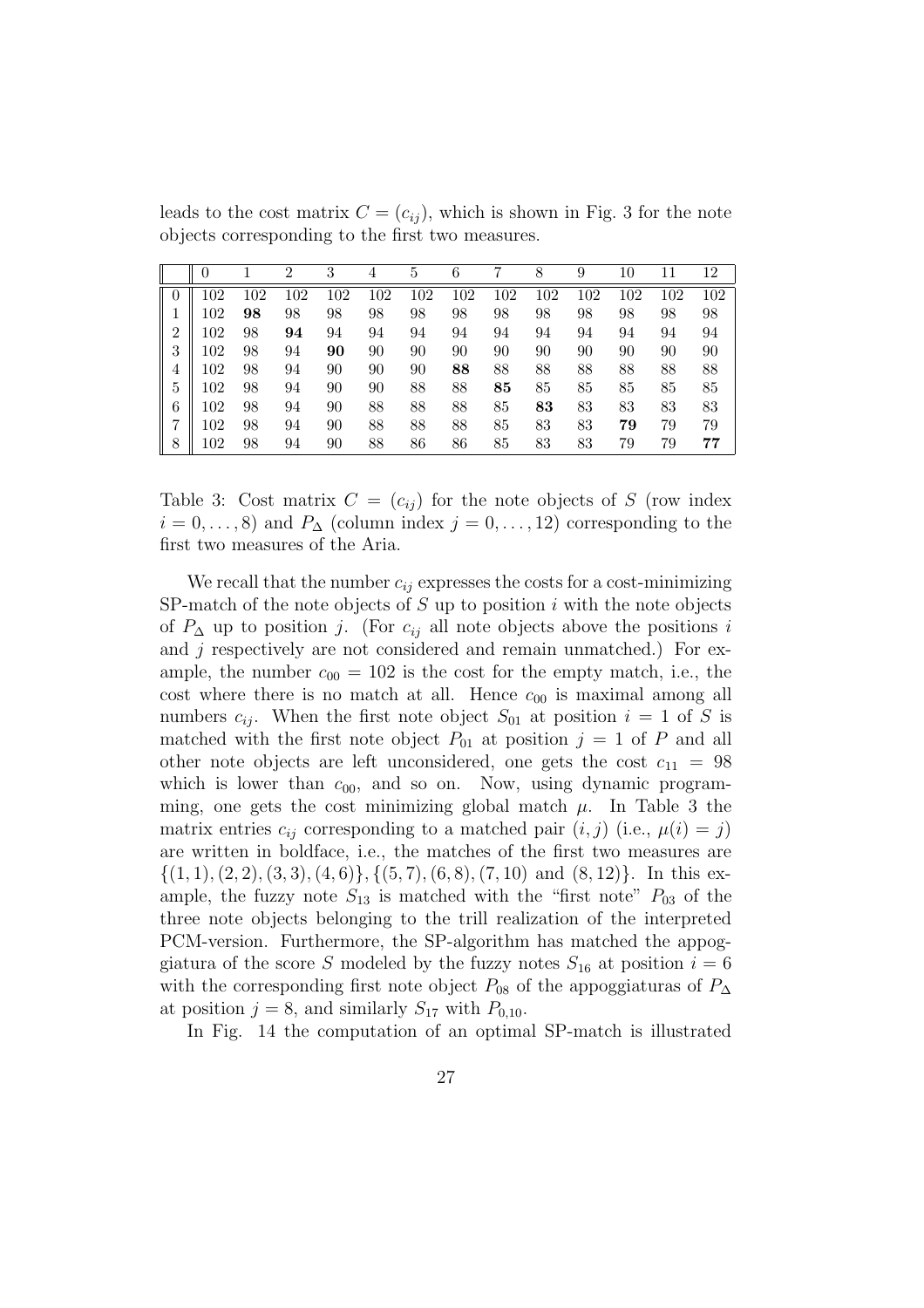by means of a 3D-plot which visualizes the cost matrix C. The right coordinate represents the indices j for the onset times  $s_j$ ,  $1 \leq j \leq s$ ,  $s = 38$ . The middle coordinate represents the indices i for the onset times  $p_i$ ,  $1 \leq i \leq p$ ,  $p = 23$ . Finally, the vertical coordinate shows the values  $c_{ij}$  of the matrix C. The path indicates the cost minimizing match representing the solution of the synchronization problem.



Figure 14: The cost matrix  $C$  and a cost-minimizing SP-match for the Aria.

## 5 Experiments

We have implemented a prototype of the extraction algorithms from Section 3 and the synchronization algorithms in the MATLAB programming language and tested our algorithms for SM-, SP-, and MP-synchronization on a variety of classical polyphonic piano pieces of different complexity and length (ranging from 10 to 60 seconds) played on various instruments. Furthermore, we have systematically generated a library of more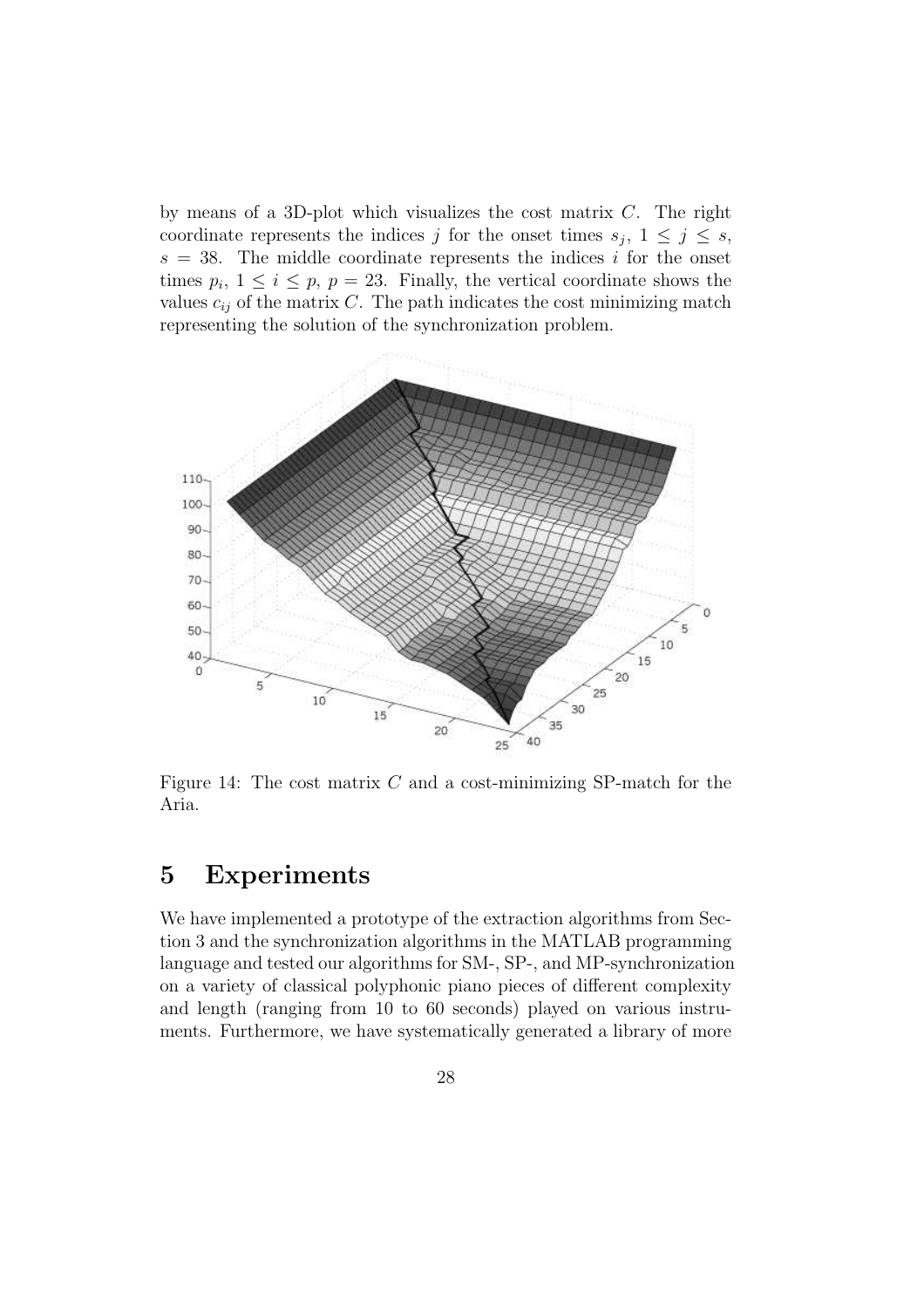than one hundred test pieces both in MIDI- and PCM-format played on a MIDI-piano, a Steinway grand piano, and a Schimmel piano. In some of those pieces our player has deliberately built in excessive accelerandi, ritartandi, rhythmic distortions, and wrong notes. Even in these extreme situation, where one unsurprisingly has many "erroneously" extracted note objects which considerably differ from the score-data, our SP-synchronization algorithm resulted in good overall global matches which are sufficient for the applications mentioned in the introduction. Even more, in case of rather accurate extracted note parameters our synchronization algorithms could resolve subtle local time variations in some interpreted version of the piano piece. For further details and results of our experiments we refer to Arifi (2002).

We close this section by describing one of our experiments where we started with an uninterpreted score-like MIDI-version and an interpreted PCM-version of some piano piece. Using the results of our MPsynchronization, we automatically modified the onset times of the MIDIstream to correspond to the PCM-stream in view of the global tempo and the local tempo variations. This resulted in some "expressive" MIDIversion which represented a sonification of our synchronization results. In case of good extraction parameters the so modified MIDI-version sounded rhythmically like a real interpretation of the underlying piano piece.

## 6 Conclusions

In this paper we have discussed algorithms for the automatic synchronization of different versions of some polyphonic piano piece given in different data formats (score, MIDI, PCM). Our implementation yields good synchronization results even for complex PCM-based polyphonic piano CD-recordings. One of the decisive features is a carefully designed cost function which not only penalizes non- or partially matched note objects but also large relative global time deviations (in case  $\zeta > 0$ ). The parameter vector  $\pi$  allows to weight different aspects in the matching process and leaves room for experiments.

Our cost function may further be improved and extended in various ways. One improvement may result if one allows that a fuzzy note of the score data stream S may be assigned to several note objects of  $P_{\Delta}$ .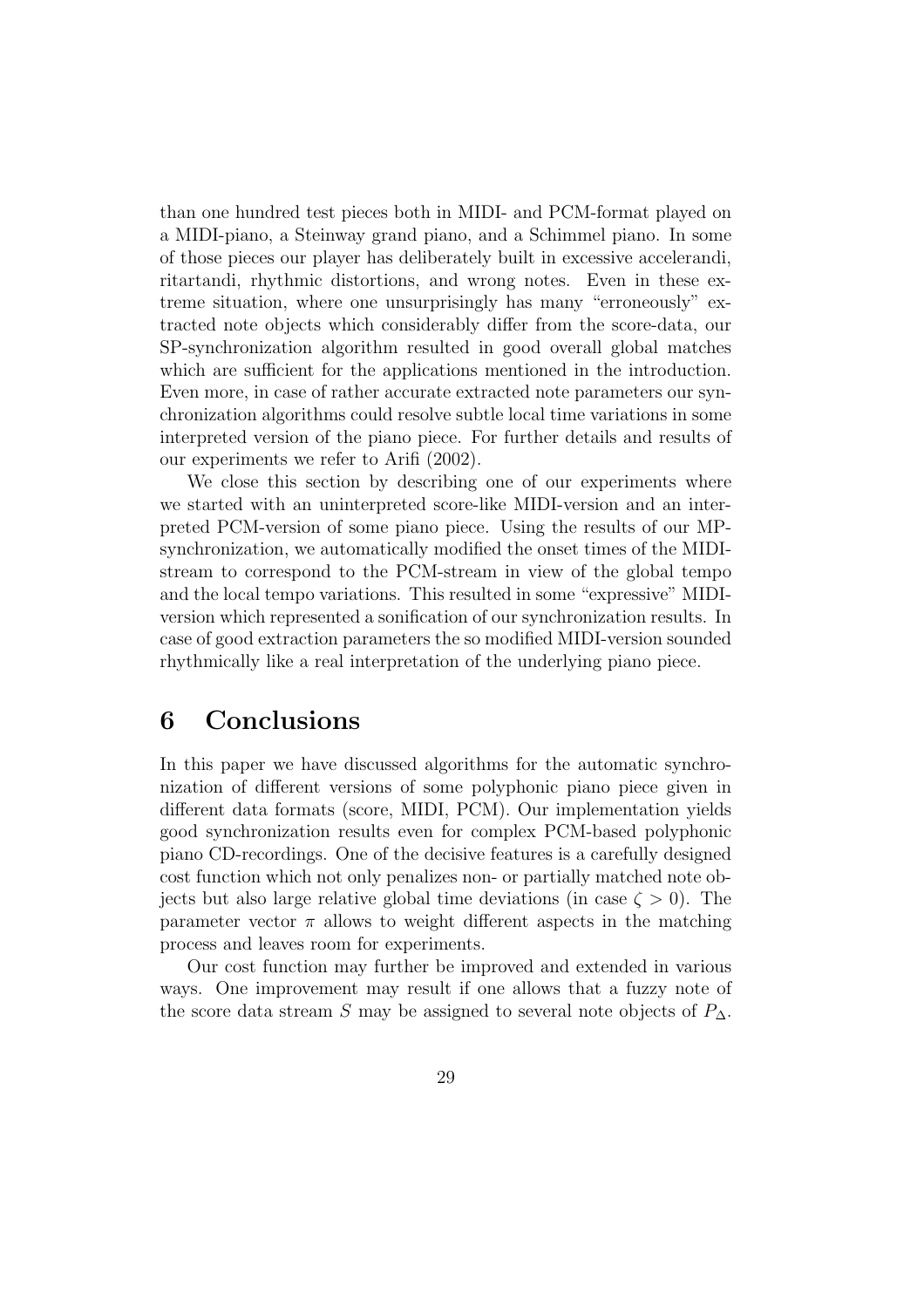For example, in Table 2 a simultaneous match of the trill  $S_{13}$  at position  $i = 3$  with all three note objects  $P_{03}$ ,  $P_{04}$ ,  $P_{05}$  (leading to the matches  $(3, 3), (3, 4)$  and  $(3, 5)$ ) would better reflect the correspondence of the score parameters and the extracted note parameters of the PCM-data. In this case the match  $\mu$  would be a relation rather than a partial function. Another improvement may be achieved by exploiting "safe" note objects, i.e., note objects which can be detected correctly by the extraction algorithm with high probability. Such "safe" note objects may be low notes whose fundamental pitch cannot be mixed up with harmonics of other notes; or notes with some "rare" spectral components sticking out from the overall harmonic structure of the underlying piece. Here, the prior knowledge of the score may be used to determine such safe note objects which should then be matched with preference. This can be achieved by modifying the cost function in such a way that non-matching of safe notes leads to disproportionally higher costs. In the Aria, for example, the first notes of each measure in the left hand seem to be good candidates for such safe notes.

Finally, we note that our current system works off-line, where the bottle-neck lies in the preprocessing step needed to extract note parameters from the PCM-files (where we up to now did not use any score information). An ongoing research project is to exploit the score information already in the extraction step. (See also Scheirer (1995) for a similar approach.) This prior knowledge allows to use prediction methods (in particular Kalman-filtering) which in connection with time-varying comb filters may result in extraction algorithms running in real-time. Such fast algorithms may be at the expense of the quality of the extraction parameters. However, even low quality and coarse parameters may be sufficient for a successful synchronization when using a suitably designed cost function which is robust under erroneous parameters.

# References

Arifi, Vlora. Algorithmen zur Synchronisation von Musikdaten im Paritur-, MIDI- und PCM-Format. PhD thesis, Universität Bonn, Institut für Informatik, 2002.

Blackham, E.D. "Klaviere" in Die Physik der Musikinstrumente, 2. Au-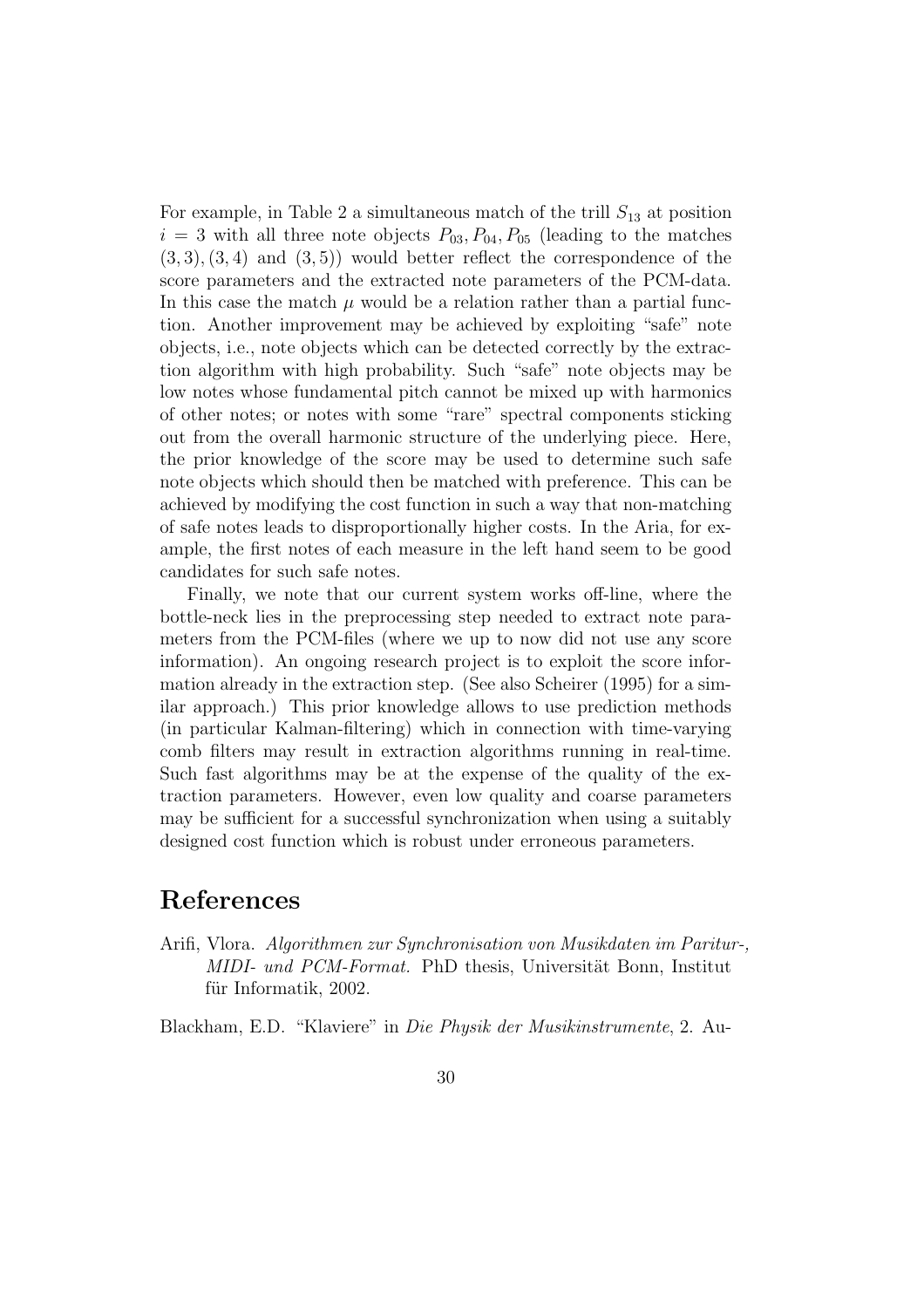flage, Spectrum, Akademischer Verlag, 1998.

- Bobrek, Miljko, and Koch, Daniel. "Music Signal Segmentation Using Tree-Structured Filter Banks," Journal of Audio Engineering Society, Vol. 46, No. 5 (1998), 412–427.
- Cano, P., Loscos, A., Bonda, J. "Score-Performance Matching using HMMs," Proceedings of ICMC. (1999), 441–444.
- Cemgil, A. T., Desain, P., Kappen, B. "Rhythm Quantisation for Transcription," Computer Music Journal, Vol. 24 No. 2 (2000), 60–76.
- Cemgil, A. T., Kappen, B., Desain, P., Honing, H. "On tempo tracking: Tempogram Representation and Kalman filtering," Proceedings of  $ICMC (2000), 352-355.$
- Dannenberg, R. B. "An On-Line Algorithm for Real-Time Accompaniment," Proceedings of ICMC (1984).
- Dannenberg, et al. Automated musical accompaniment with multiple input sensors. US Patent #5521324 (1994).
- Dannenberg, R. B., Mukaino, H. "New Techniques for Enhanced Quality of Computer Accompaniment," Proceedings of ICMC (1988).
- Desain, P., Honing, H., Heijink, H. "Robust Score-Performance Matching: Taking Advantage of Structural Information," Proceedings of ICMC (1997), 377–340.
- Foote, J. "ARTHUR: Retrieving Orchestral Music by Long-Term Structure," Proceedings of the International Symposium on Music Information Retrieval (ISMIR) (2000).
- Foote, J., Uchihashi, S. "The Beat Spectrum: A New Approach To Rhythm Analysis," Proc. International Conference on Multimedia and Expo (ICME) (2001).
- Foster, S., Schloss, W.A., Rockmore, A.J. "Towards an Intelligent Editor of Digital Audio: Signal Processing Methods" Computer Music Journal, Vol. 6, No. 1 (1982).